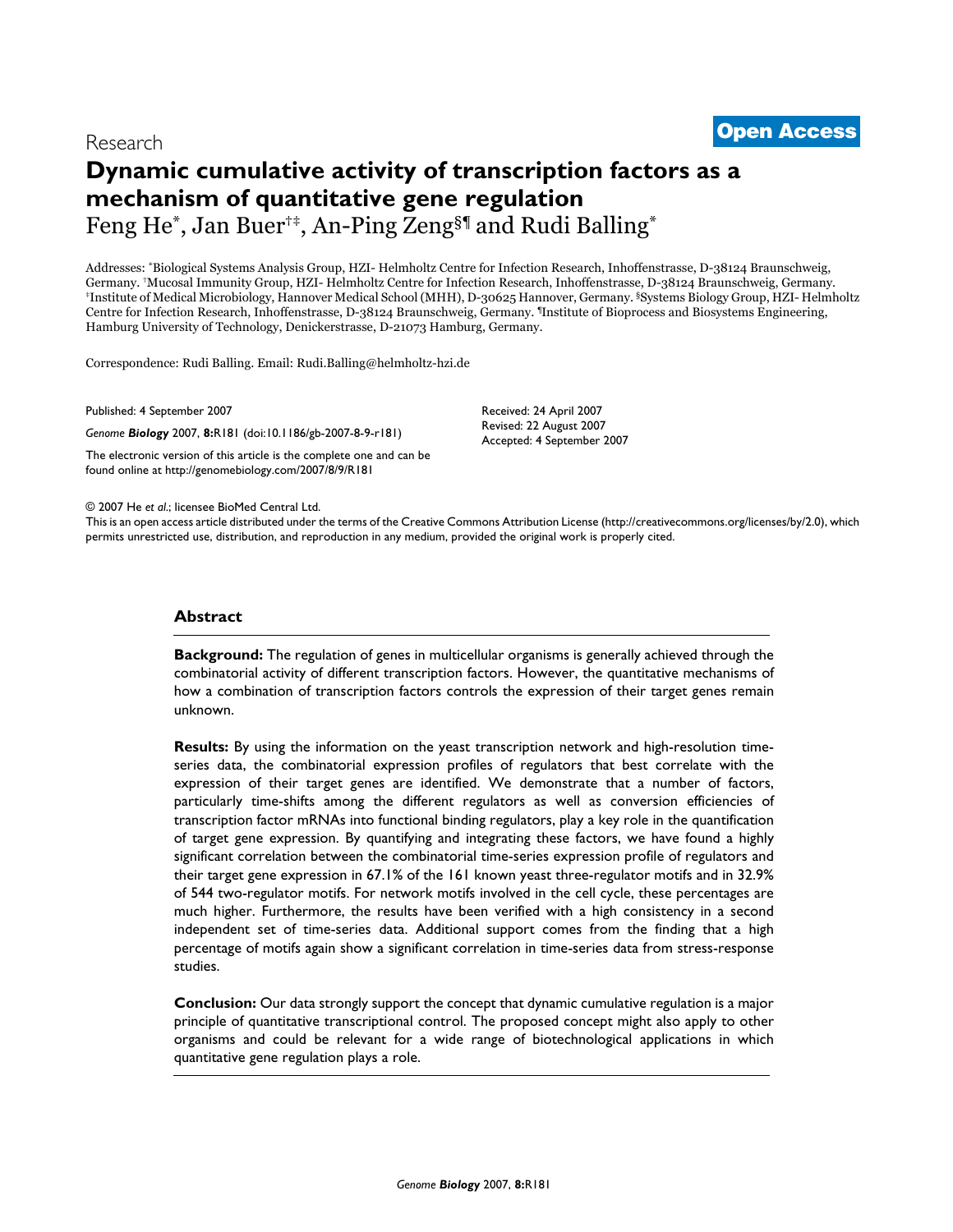#### **Background**

One of the important elements of gene regulation is mediated by the binding of transcription factors to specific binding sites of promoters or other gene regulatory control regions. In eukaryotes, a combinatorial activity of specific transcription factors is generally responsible for the expression of genes in certain tissues, at specific times, or under specific environmental conditions [1-4]. Although, in a few model organisms, many of the transcription factors and their corresponding binding sites have been identified [5-11], the mechanisms of the transduction of combinatorial transcription factor activity into specific quantitative target gene expression are not understood.

Eukaryotic promoters usually contain several binding motifs representing multiple-regulator-to-single-target-gene network structure motifs (regulation modes). A multiple-regulator set may control several different target genes (Figure 1), which are known as convergence network modes [12-14]. Unfortunately, limited correlation exists between the expression profile of single transcription factors and their target genes [15,16]. Attempts to strengthen this correlation by integrating time delays [17] between the expression of a regulator and its target gene have not been successful [15,16]. One of the reasons for the failure to observe a significant correlation between the expression of single transcription factors and their target genes might be that, in most cases of transcription regulation, more than one transcription factor is responsible for the activation of a target gene, leading to a combinatorial mechanism of target gene activation. Furthermore, different transcription factors not only are transcribed at different times, but also display different dynamics of translation, processing, or posttranslational modification and activation. This leads to different conversion efficiencies from the transcription of a transcription factor to fully functional regulatory activity.



#### Scheme used for quantification study of combin **Figure 1** atorial gene regulation in a convergence mode

Scheme used for quantification study of combinatorial gene regulation in a convergence mode. In this example, two regulators, R1 and R2, are known to control the target genes T1, T2 and T2. Note that any two-regulator motif is not a subset of one three-regulator motif. One two-regulator motif exists if, and only if, two regulators are known to exert control on a specific target gene in the available network. At the end of this figure, no matter how statistically high or low the coefficient is, all the tests are finished for the target gene when the tests are completed in the specific convergence motif.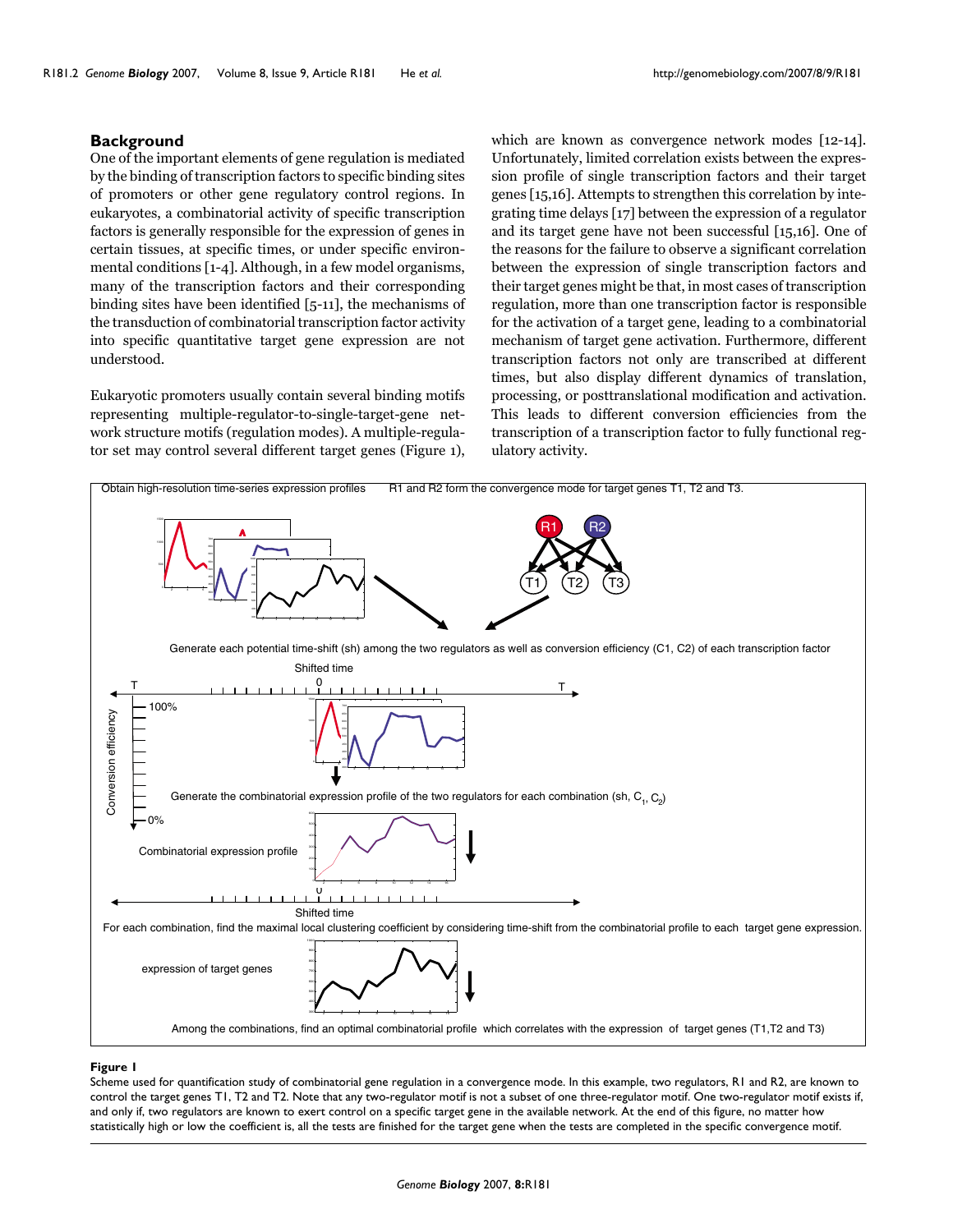In order to obtain further insight into the potential quantitative mechanisms of target gene activation, use can be made of gene expression data and knowledge of the available transcriptional gene network of yeast [18-20]. A number of recent studies have addressed the problem of gene expression. For example, Greenbaum *et al*. [21] have studied the correlation between yeast protein abundance and genome-wide mRNA expression levels and have observed only a low correlation. Similar observations have been made by Washburn *et al*. [22], Griffin *et al*. [23], and Ghaemmaghami *et al*. [24]. In these studies, comparisons of mRNA and protein levels in yeast have shown Spearman-rank correlation coefficients of only 0.45, 0.21, and 0.57, respectively. These low correlation coefficients might have resulted from measurement errors or from noise in the protein and/or mRNA levels.

An alternative explanation could be the importance of time delays between the mRNA expression of genes and the accumulation of their corresponding proteins. Le Roch *et al*. [25] have systemically compared transcript and protein levels in *Plasmodium falciparum*. In their study, strong time delays between mRNA and protein accumulation have been found, indicating the importance of this factor. The difference among these delays for individual genes encoding regulators, the difference among the time used for posttranslational modifications for different proteins, and other unknown differences will possibly cause a shift in the time at which the various regulators function. Therefore, we think another kind of potential time-shift exists among different transcription factors themselves, in addition to the well-studied delay from the time when transcription factors are expressed to the time when their corresponding target genes are induced or repressed [15,17,26,27]. Because the time delay is such an important component of gene regulation, detailed high resolution (short interval) time-series analyses have to be used in order to understand the quantitative dynamic behavior of biological systems.

Many steps are involved in the conversion of mRNA from a transcription factor gene into an activated, fully functional, binding regulator. The efficiency of each of these steps can be expected to vary from transcription factor to transcription factor, although the precise mechanisms are still unknown. Different transcription factors have different mRNA turnover rates [28,29]. P-bodies, for example, are involved in the degradation, storage, and transportation of mRNA and apparently also in the direct regulation of protein synthesis [30]. Furthermore, protein turnover [31,32] should also be considered. Assuming that only a fraction of the mRNA is translated into functional transcription factor proteins, we have assigned a conversion efficiency to the mRNA of each regulator in each convergence mode. Of note, this conversion efficiency is a comprehensive factor that integrates not only the translation from mRNA to protein, and/or posttranslational modifications, but also the assembling efficiencies of proteins

into a regulator and the binding efficiencies of different regulators to their binding sites.

Complex biological systems often display nonlinear dynamic behavior. This is probably also the case for the activation of target genes as a result of the combinatorial activity of different transcription factors. Nonlinear systems are computationally extremely difficult to handle. However, approximations with linear system analysis can be useful. For example, Liao's group has developed a linear method [33] to infer regulator activities. Their analysis is based on available transcriptional regulatory networks and expression data. In the work presented here, we have also used a linear approach.

To dissect the mechanisms of quantitative combinatorial gene regulation, we have considered all the factors mentioned above. By assuming a combinatorial mode of transcription factor activity as the principle of gene regulation in cases in which multiple regulators are known to control one specific target gene, and by integrating two kinds of time-shifts and conversion efficiencies, we have developed a strategy to study combinatorial gene regulation. Not only have we considered the delays from the time when transcription factors are expressed to the time when their corresponding target genes are induced or repressed, but, for the first time, we have also taken into account time-shifts among the regulators themselves. The strategy (Figure 1) is based on a systematic search for an optimal combination of potential time-shifts and conversion efficiencies of the transcription factors in the specific convergence modes. This allows us to identify a combinatorial expression profile of regulators that best correlates with the expression of the target genes. Of note, we have not utilized the theoretically possible combinations of the regulators in the whole network, but only those regulators within a specific convergence mode that are known to exist from experimental data. In the available yeast genome-wide regulatory network, we have discovered that such a combinatorial transcription profile of regulators significantly correlates with the target gene in 67.1% of 161 three-regulator motifs and in 32.9% of 544 two-regulator motifs. These percentages reach even much higher levels among the network motifs involved in the cell-cycle process. To verify the results, we have employed another set of independent high-resolution timeseries expression data [34]. A high consistency in results has been obtained. We have further found that a high percentage of motifs also shows a significant correlation in the other time-series datasets from studies of stress responses. Therefore, a shifted cumulative mode of gene regulation is a predominant principle in cases in which multiple regulators are known to control one specific target gene.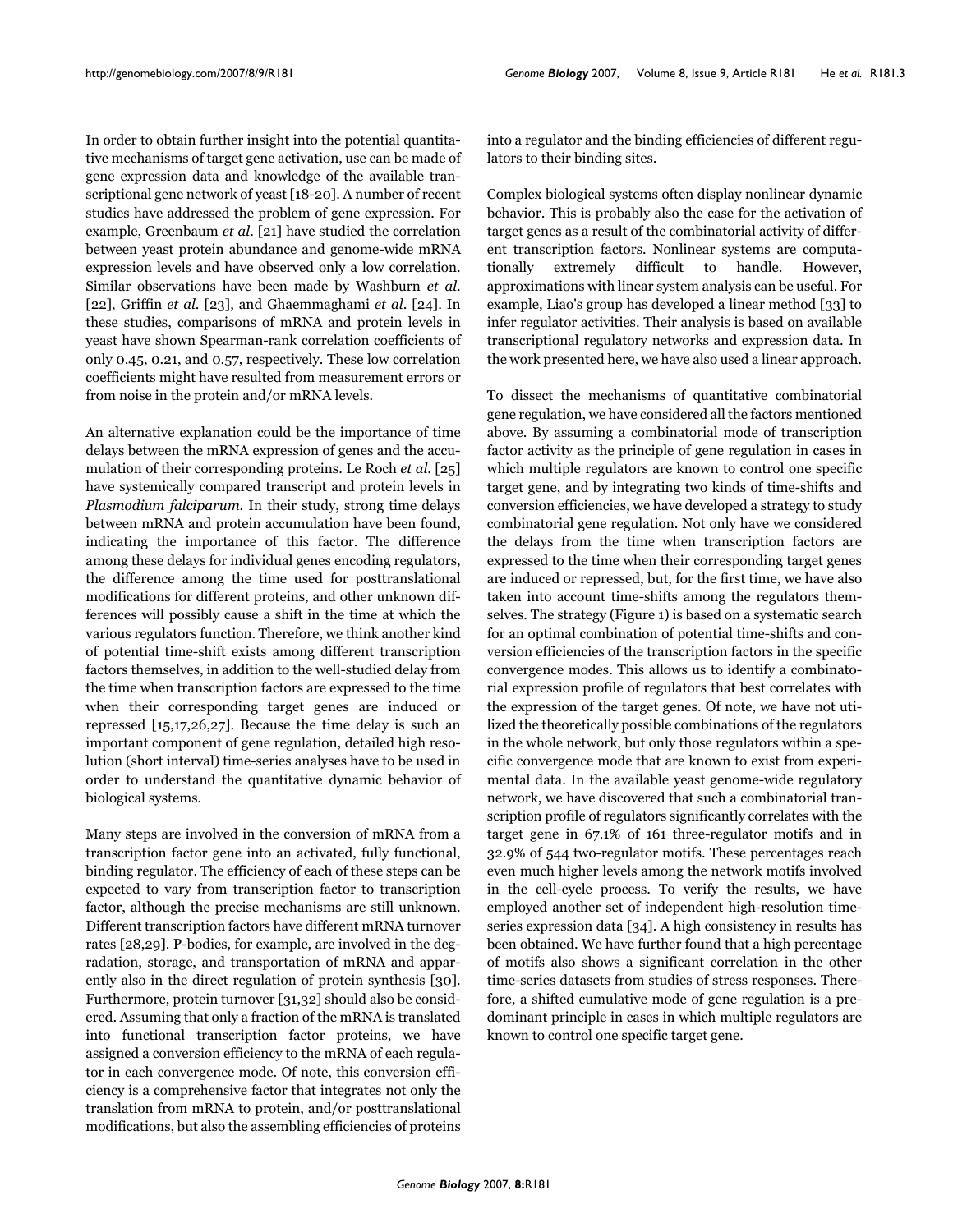#### <span id="page-3-0"></span>**Table 1**

#### **Effect of different factors on the quantitative expression of target genes**

|                                                          | Before considering<br>multi-regulators | Two-regulator motifs |           |           | Three-regulator motifs |           |
|----------------------------------------------------------|----------------------------------------|----------------------|-----------|-----------|------------------------|-----------|
| Possible time delays from regulator(s) to target genes   | ÷                                      | +                    | $\ddot{}$ | $\ddot{}$ | $\pm$                  | ÷         |
| Conversion efficiency (non-negative)                     |                                        | $\ddot{}$            | +         | $\ddot{}$ | $\ddot{}$              |           |
| Possible opposite regulation between regulators          |                                        |                      | $\ddot{}$ | $\ddot{}$ | ÷                      |           |
| Possible time delays among regulators                    |                                        |                      |           | $\ddot{}$ |                        | $\ddot{}$ |
| Number of significantly correlated motifs (interactions) | 231                                    | 35                   | 48        | 179       | 75                     | 272       |
| Number of motifs (interactions)                          | 6.105                                  | 544                  | 544       | 544       | 161                    | 6         |
| Percentage                                               | 3.78%                                  | 6.43%                | 8.82%     | 32.9%     | 21.7%                  | 67.1%     |

Plus signs indicate that the corresponding factor is considered in the corresponding case.

## **Results**

## **Lack of significant correlation between single regulator and target gene expression**

In general, one would expect a significant correlation between the expression profile of a regulator and its corresponding target gene. In our previous studies, we employed the Pearson correlation coefficient (PCC) [35], the local clustering (LC) coefficient [17], and trend correlation (TC) scores [15] systematically to assess the correlation of time-series transcription profiles [36] between individual regulators and their corresponding target genes among 6,105 transcriptional regulatory interactions. The specificity of these regulatory interactions was derived from various genetic, biochemical, and ChIP (chromatin-immunoprecipitation)-chip experiments in yeast [37] (see Materials and methods). In the LC and TC methods, the time-shift (time delay) between a regulator and its target gene and/or inverted relationships are considered. However, by integrating the results from the three methods used, TC [15], LC [17], and PCC [35], for only 231 out of the 6,105 (3.8%; Table [1](#page-3-0)) interactions can a significant correlation with a *P* value of 2.7E-3 between the single transcription factor and the target gene be found.

#### **Significant correlation found through shifted cumulative regulation**

We postulate that this lack of correlation might be a result of the regulation of individual target genes through the combinatorial activity of several regulators. We have addressed this problem by analyzing the time-series dataset of Cho *et al*. [36]. In their work, 745 two-regulator-to-one-target-gene motifs and 331 three-regulator motifs are represented based on the known regulatory network of yeast [20]. A two- or three-regulator set may control several different target genes in a specific convergence mode. Assuming that the time-shifts and the conversion efficiencies of transcription factors acting within a specific convergence mode regulating different target genes are similar, we constrain the time-shifts and the conversion efficiencies to the identical value in a given convergence mode. The time-shift here represents the shift between the time when the mRNA of a given regulator is expressed and the time when this transcription factor begins to regulate its target gene. Therefore, we have constrained the time-shifts among the two or three regulators to the same value across different target genes in a given convergence mode. We have only chosen convergence modes in which the same regulator set has more than one target gene (see Materials and methods). Hence, 544 out of the 745 two-regulator and 161 out of the 331 three-regulator motifs are included in this work.

In all cases to find optimal correlations, we have also integrated the well-known delay from the time when the regulators are expressed to the time when their target genes are expressed. However, we have not constrained the time when the target genes are expressed to be the same among different target genes in a given convergence mode. We have then included individual conversion efficiencies, limited to the non-negative range, in which both regulators simultaneously and cumulatively control the target gene, but without opposite activity between the two regulators. We have systematically tested the effect of all possible conversion efficiencies of individual regulators (non-negative) and of all possible time delays between the regulators and their target genes on the expression profiles of the regulators. These individual timeseries profiles of the two regulators in the convergence mode have then been combined into a synthetic combinatorial time-series profile in an attempt to identify the combinatorial expression profile that best correlates with the expression of the target genes (Figure 1).

Using this approach, we have been able to obtain a significant  $(LC > 13,$  corresponding to  $P < 2.7E-3$  between expression profiles of two genes (see Materials and methods)) correlation between the combinatorial profiles of two regulators and the profile of their target gene in 35 two-regulator motifs. This corresponds to 6.43% (Table [1\)](#page-3-0) of all the known two-regulator motifs.

We have then taken into account a potential opposite regulation between two regulators, that is, by combining negative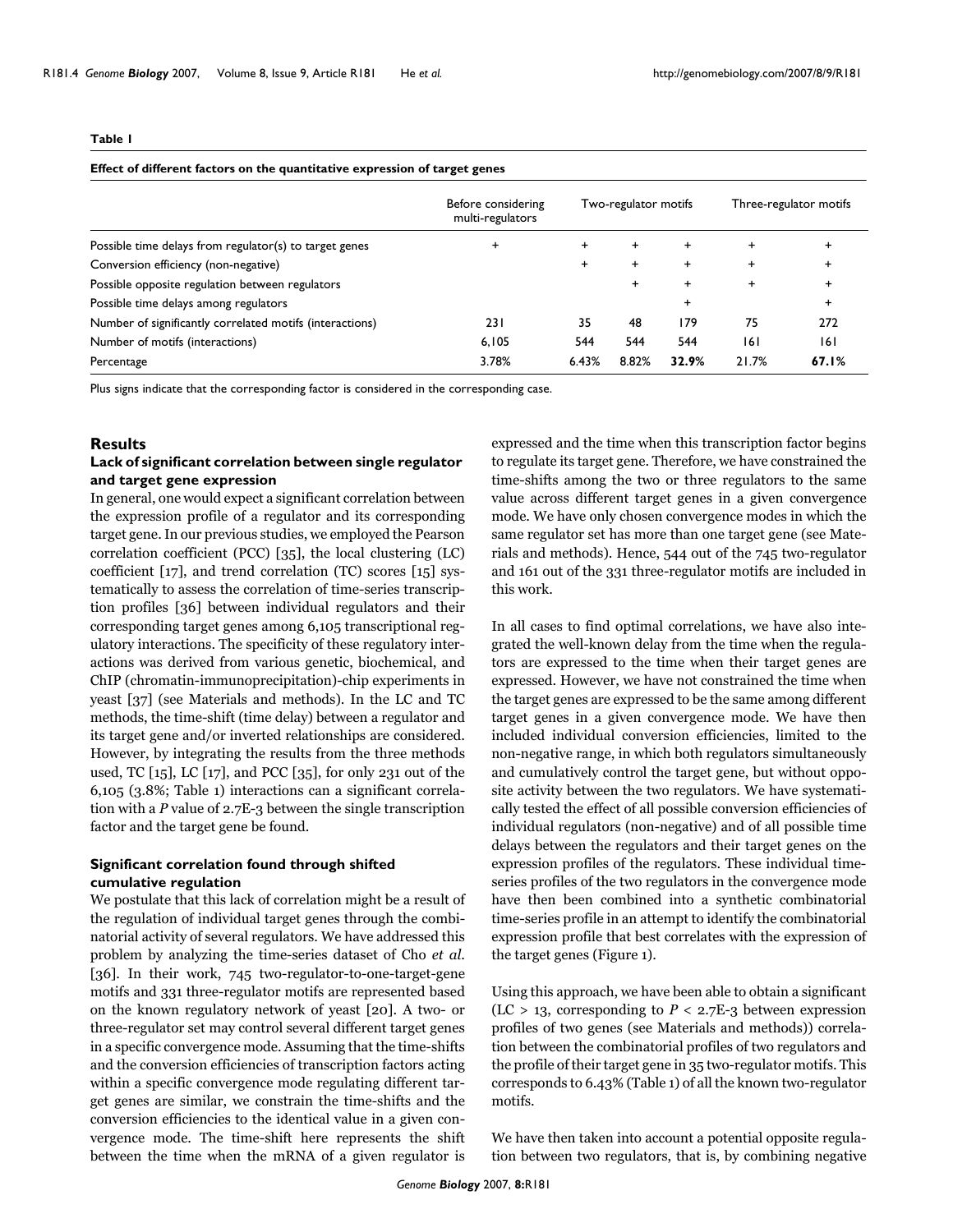regulation into the sign of the conversion efficiency of transcription factors (see Materials and methods). This results in the detection of a significant correlation in additional (48 of 544 (8.82%)) two-regulator motifs, indicating the existence of opposite regulation.

However, 48/544 still represents only a small fraction of the gene regulatory motifs analyzed and indicates that other crucial factors might need to be taken into consideration. So far, the relative time-shifts among individual regulators have been neglected. Consequently, we have also considered this type of time-shift. Surprisingly, the number of gene regulatory structural motifs in which the combinatorial expression profile is now significantly correlated with a target gene sharply increases from 48 to 179 of 544 (Additional data file 1). The substantial improvement from 8.82% to 32.9% (Table [1](#page-3-0)) with regard to finding a significant correlation between the combinatorial expression profile and a target gene indicates that the time-shift among regulators is highly important.

To evaluate whether the shifted cumulative regulation as demonstrated above is a general rule for the regulation of several-regulator motifs, we have subsequently extended the same strategy from two-regulator to three-regulator structural motifs. Without consideration of a time-shift among three regulators, the combinatorial expression profiles of only 35 out of 161 three-regulator motifs are significantly correlated with the expression profile of the target gene. However, when we include a time-shift among the regulators, an additional significant increase in this correlation is observed (108 of 161 (67.1%)). Details of results are provided in Additional data file 2.

## **Significant difference between results for the original and randomly generated expression data and between results for the original network and randomly generated networks**

To determine whether the distribution of success percentages at different thresholds is different for the original data [36] and random data, we calculated the correlation scores of the two- and three-regulator motifs on randomly shuffled expression data and subsequently performed both paired Student's *t*-test and Wilcoxon matched-pairs signed-ranks test. We found that the success percentage (Figure [2](#page-5-0)a,c) at each threshold in the original expression data is significantly higher than that in the random data. The paired Student's *t*test rejects the null hypothesis that the mean of success percentages at different thresholds in the original expression data is less than or equal to that in the randomly shuffled expression data for the two-regulator motifs and the threeregulator motifs  $(P = 3.35E-5$  and 9.4E-7, respectively). Because we do not know whether the distributional assumption of normal-theory-based *t*-tests is satisfied in the distribution of the success percentage, we applied the Wilcoxon matched-pairs signed-ranks test ( $P \leq 4.88E-4$  for both twoand three-regulator motifs). The results (Figure [2a](#page-5-0),c) show that only about 11.9% of two-regulator motifs exhibit a significant correlation (LC  $\geq$  13) in the random expression data compared with 32.9% in the original expression data. The false discovery rate (FDR; see Materials and methods) is only 0.168. This is acceptable because only about 16 out of 100 motifs, in which a significant correlation can be found between the combinatorial expression of regulators and target gene expression, would be false. In the three-regulator motifs, the success percentage at threshold 13 is also lower in the randomly produced data compared with the original data. In this case the FDR is as low as 0.124.

To obtain more stringent statistical results, we have also generated random networks by randomly choosing genes as regulators and target genes. The random networks are generated by keeping the same structure for each convergence mode and keeping the expression data intact. Keeping the same structure of the convergence modes is to make sure the random networks are comparable with the real network. In this way, the statistical results are more reliable since we need to constrain the time-shift and the conversion efficiency of the same regulator to the same value for different target genes in the same convergence mode. Both paired Student's *t*-test (*P* = 6.81E-6 and  $P = 5.15E-6$  for two- and three-regulator motifs, respectively) and Wilcoxon matched-pair signed-ranks test (*P* ≤ 4.88E-4 for both two- and three-regulator motifs) show a significant difference between the success percentages of the original network and random networks. We have also found that the success percentage at each threshold in the original network is higher than that in random networks (Figure [2](#page-5-0)b,d). If we compare the original network with random networks, for two- and three-regulator motifs the FDR is 0.388 and 0.390, respectively, a high value when compared with criteria of traditional *P* values but acceptable for FDR. A relatively higher FDR obtained from random networks may indicate the incompleteness of the real transcription regulatory network.

Therefore, we consider that the results are significant and meaningful in real biological data. In short, the results would have been difficult to obtain haphazardly.

## **Investigation of network structural motifs involved in the cell cycle**

Since time control is so important in combinatorial gene regulation, if the principle of shifted cumulative regulation exists, then this mode should be more enriched in the biological processes in which time control is more essential. We thus checked the cell-cycle process to determine if this is the case. Among all of the 544 two-regulator motifs known, the target genes of 60 have been previously assigned to certain specific phases of the cell cycle of yeast [36] and/or annotated as being related to cell-cycle processes in the Gene Ontology database [38] (Additional data files 1 and 7). We found that, for 36 of these 60 motifs (60.0%), the combinatorial profile of the two regulators is significantly correlated with the expres-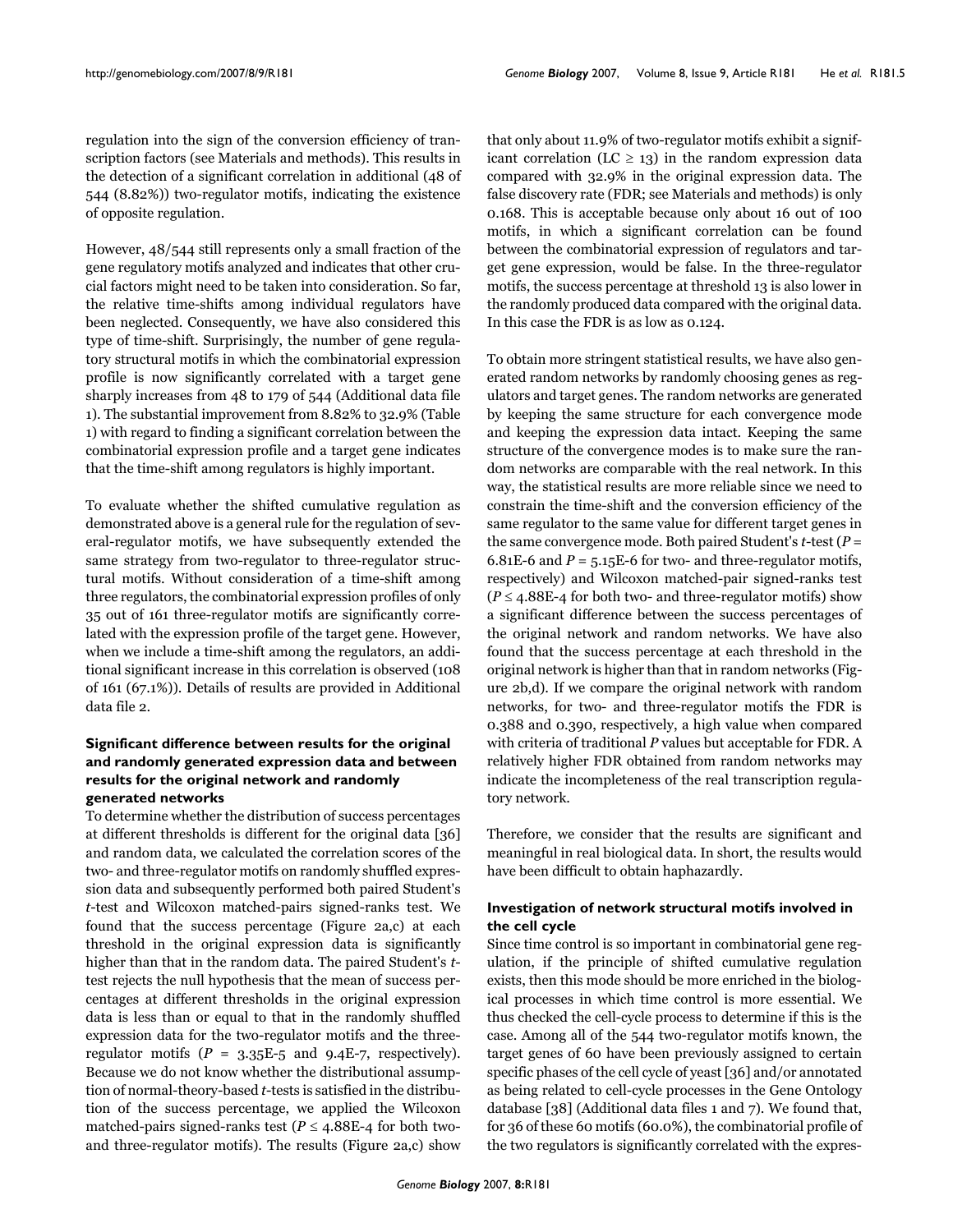<span id="page-5-0"></span>

#### A high percentage of motifs showing a sign random expression data (network) **Figure 2** ificant correlation in the real data; significantly different distribution of success percentages between real and

A high percentage of motifs showing a significant correlation in the real data; significantly different distribution of success percentages between real and random expression data (network). **(a)** Significantly different distribution of success percentages at different thresholds in the two-regulator motifs between the studied real expression data and randomized (shuffled between different time points) data. **(b)** Significantly different distribution of success percentages at different thresholds in the two-regulator motifs between the studied real network and random networks. **(c)** Significantly different distribution of success percentages in the three-regulator motifs between the original expression data and the randomized data. **(d)** Significantly different distribution of success percentages in the three-regulator motifs between the studied real network and random networks.

sion of the target gene. In most of these 36 motifs, at least one regulator has been assigned to certain phases of the cell cycle or annotated to the cell-cycle process. Among the 161 threeregulator motifs, the target gene of 34 motifs has been assigned to the cell cycle. Remarkably, 30 out of the 34 threeregulator motifs (88.2%) show a significant correlation between the combinatorial expression profile of the three regulators and their target gene. Consistent with this expectation, such high percentages have further strengthened the idea that shifted cumulative regulation is one of major principles in quantitative expression control.

Shifted cumulative regulation can be nicely demonstrated in the following example. In yeast, the transcription factors YML027W (YOX1) and YMR016C (SOK2) have been described to regulate the transcription expression of YOR039W (CKB2) [20]. The latter is reported as a G1/S transition gene and as a G2/M transition gene [[39\]](#page-17-0). YOX1 is reported to be one of the G1/S-specific transcriptional genes [37]. Cho *et al*. [36] have also observed that YOX1 belongs to the late G1 phase. We therefore expect a significant correlation between YOX1 or SOK2 and the target gene CKB2. However, using the PCC, LC, and TC methods, a significant correlation between YOX1 and CKB2 could not be detected, as indicated by the corresponding parameters (scores of 0.32 for PCC, 7.41 for LC, and sc 12 and cc 0.71, respectively, for TC). Similarly, a significant correlation cannot be detected

between SOK2 and CKB2. By the mode of shifted cumulative gene regulation, these results can now be explained. As shown in Figure 3, the combinatorial profile of the two regulators (YOX1 and SOX2) correlates highly significantly (13.1, corresponding to  $P = 2.7E-3$  between expression profiles of two genes) with that of the target gene (CKB2). We also show the time-shifts and the conversion coefficients of the regulators derived for the regulation of CKB2 in Figure 3. Based on our analysis, there is a delay of three time points (about half an hour) for SOK2 compared with YOX1, and only 70% and 10% of the mRNAs of SOK2 and YOX1, respectively, seem to be converted to functional activated binding regulators activating CKB2. These results strongly suggest that shifted cumulative regulation exists.

## **Consistency of time-shifts and conversion efficiencies of a given regulator with different target genes**

A given regulator might display some similarities in quantitatively controlling its different target genes. Therefore, we examined whether these similarities occur in our results. In our algorithm, the time when a given transcription factor begins to function is already constrained to an identically shifted time point among different target genes in the same convergence mode. Hence, the time-shifts among the two or three transcription factors are kept constant for different target genes in the same convergence mode. The algorithm itself first guarantees the consistency of time-shifts for a given reg-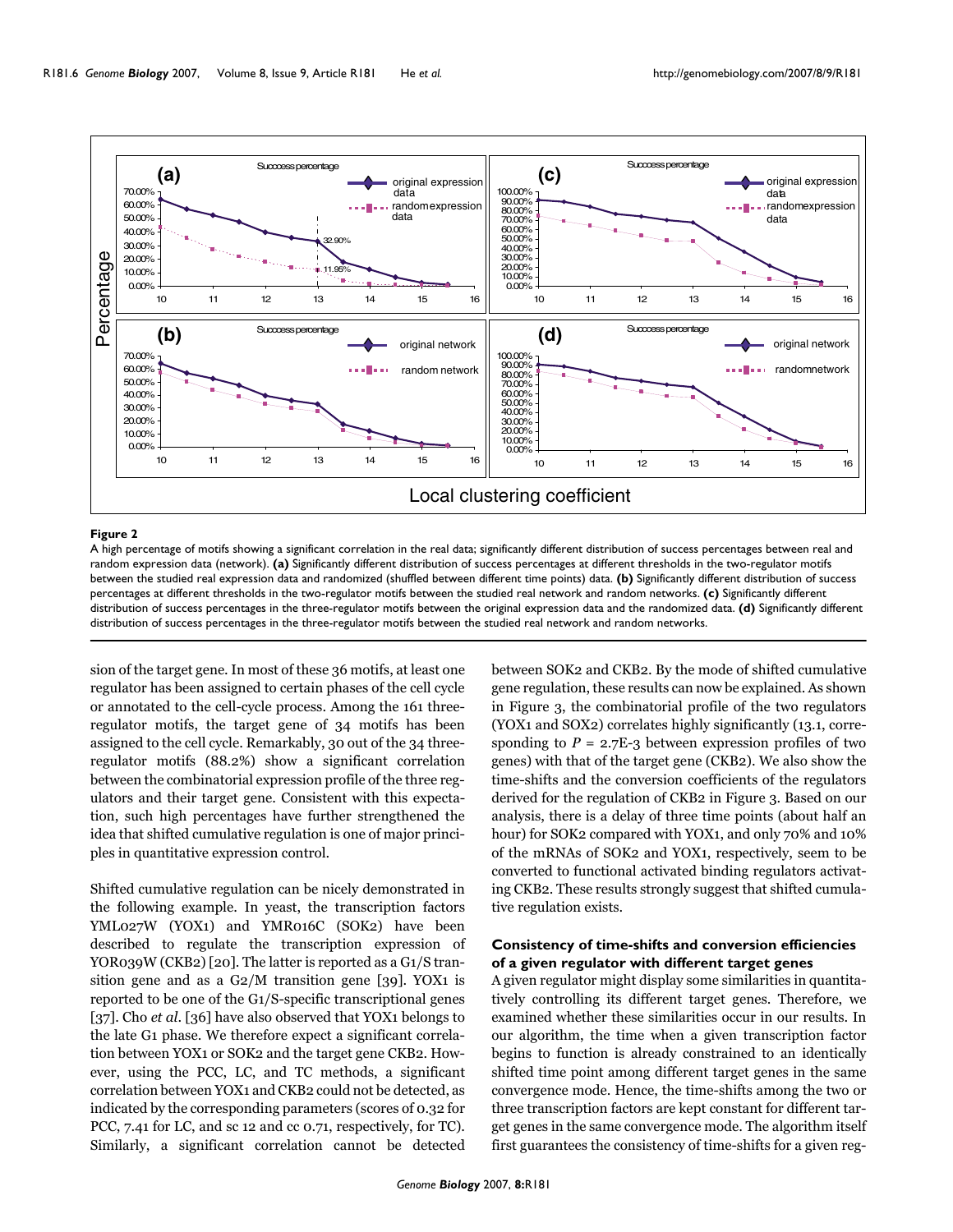

#### **Figure 3**

Shifted cumulative regulation. Illustration of the concept that transcription expression profiles (non-normalized) of regulator YML027W (YOX1, red line) and regulator YMR016C (SOK2, blue line) are dynamically combined. This demonstrates a significant match between the combinatorial expression profile and the expression of the target gene YOR039W (CKB2) in the studied dataset. The conversion efficiency, which indicates the ratio between the number of functional activated binding regulators and the number of available transcription factor transcripts, is presented as a percentage (10% and 70% here).

ulator across different target genes within the same convergence mode. Within the entire transcription network known so far, there are a total of 78 regulators contributing to tworegulator motifs (Additional data file 1). Out of the 78 regulators, 34 regulators are involved in only one convergence mode. So, the time-shifts of these 34 regulators are completely consistent among different target genes.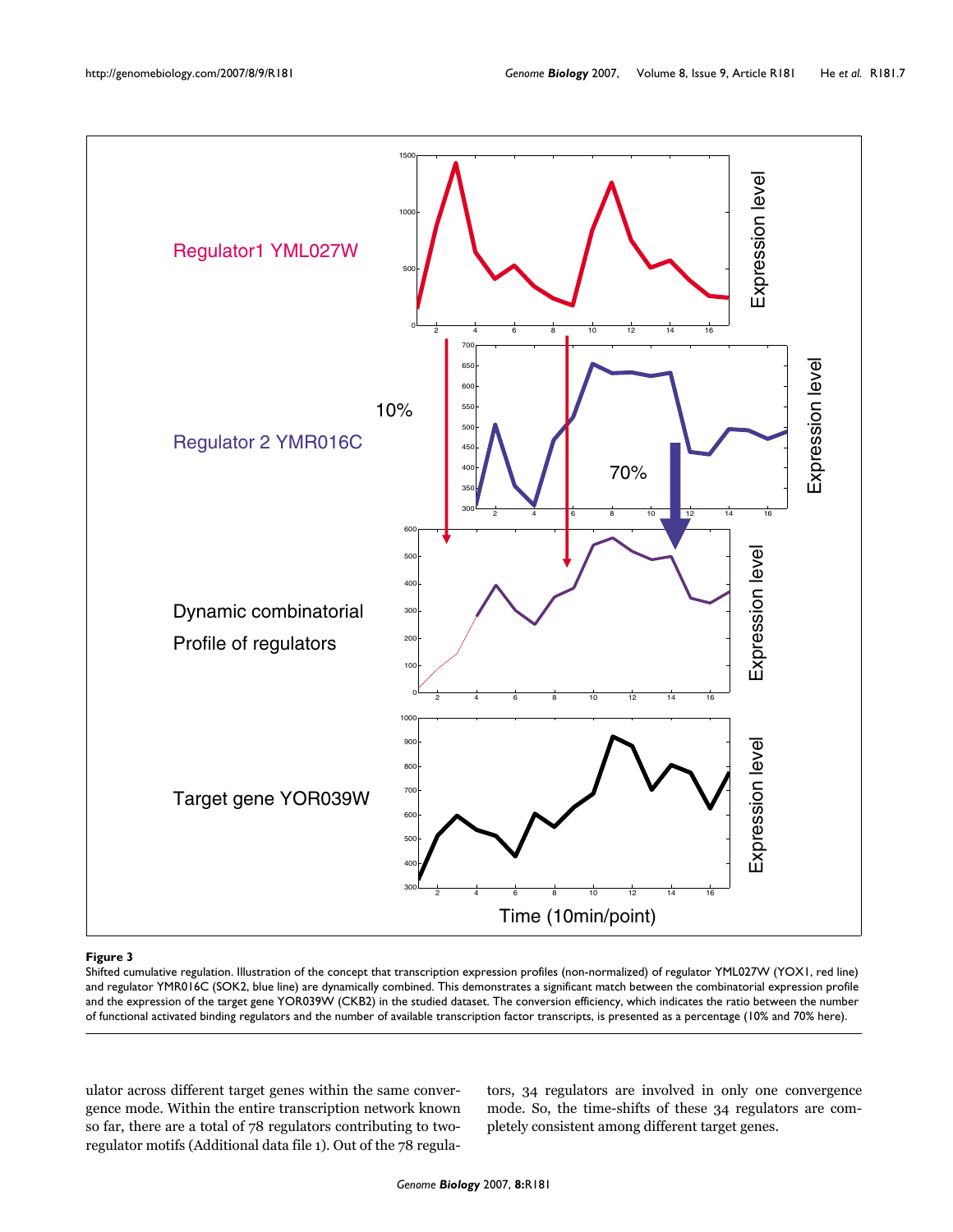Next, we asked whether the time-shifts of a given regulator in different convergence modes are concordant among different target genes since one of the two regulators in a convergence mode might also be a regulator in other convergence modes. Because of computational explosion, we cannot constrain the time-shifts of a given regulator for all different target genes in the whole regulatory network to one shifted time point. Therefore, if an enriched distribution of shifted time points occurs in a short contiguous time window for a given regulator, the shifted time points of that regulator are consistent among different convergence modes.

Among 44 regulators that are involved in more than one convergence mode, there are 6 regulators, each of which shifts to an identical time point in different modes. Therefore, the six regulators show a perfect consistency among different target genes in the whole regulatory network in terms of shifted time point. For each of 27 out of the other 38 regulators, the shifted time points of different convergence modes mainly concentrate in one or two areas ( $P < 5E-2$ ; Additional data file 1). Each area comprises a short (one to three time points) contiguous time window (Figure [4](#page-8-0)). For example, the regulator YML027W (YOX1) is the regulator of 25 two-regulator convergence modes (including 92 two-regulator-to-single-target motifs). In 14 out of the 25 modes, the time when the regulator YOX1 begins to function relative to the first time point is zero. In 8 out of the 25 modes, the time when YOX1 begins to control its target genes shifts to time point 8 or 9 in a concentrative pattern (Figure [4\)](#page-8-0). The binomial distribution test shows that it is very difficult to obtain 8 out of the 25 modes distributing in two contiguous time points from the 10 possible time points by chance  $(P = 1.25E-2)$ ; see Materials and methods). The distribution pattern of shifted time points of a given regulator appears to be concentrative (Additional data file 1 and Figure [4](#page-8-0)). This concentrative pattern demonstrates a good consistency of the shifted time points among different convergence modes and, consequently, across different target genes in the entire transcription network analyzed.

Our algorithm also constrains the conversion efficiencies of a specific transcription factor among different target genes to an identical value in a given convergence mode. Therefore, to further assess the consistency of the conversion efficiencies of given regulators in the whole transcription network, we only need to check whether the conversion efficiencies of those regulators in different convergence modes distribute in a concentrative manner. Forty-four regulators are involved in more than one convergence mode. One regulator has the same time-shift among different convergence modes. For each of 29 out of the 43 regulators, the shifted time points in different convergence modes mainly concentrate in one or two areas (Additional data file 1). Each area comprises a short (one to five points - only one regulator distributes in five points) contiguous conversion efficiency window. For example, in 22 out of the 25 modes, the conversion efficiencies of YOX1 only distribute in the short range 0-0.4 (Figure [4\)](#page-8-0). The

binomial distribution test shows that 22 out of the 25 modes distribute in 5 contiguous conversion efficiencies of the 21 possible conversion efficiencies. This cannot be randomly obtained  $(P = 1.65E-14)$ . Therefore, the conversion efficiency of a given regulator is also quite consistent among different convergence modes and, hence, consistent among different target genes in the whole available transcription regulatory network analyzed.

In addition, the analysis of variance of time-shifts and conversion efficiencies for each regulator across different convergence modes has also shown a similar outcome as the above analysis of the short contiguous distribution. The variance of time-shifts (conversion efficiencies) of a given regulator is measured by the standard deviation of time-shifts (conversion efficiencies) among different convergence modes that the given regulator controls. We take the standard deviation of time-shifts (conversion efficiencies) of all the regulators across all the different convergence modes as background deviation. It turns out that 25 out of the 38 regulators show a smaller standard deviation of time-shifts than the background deviation (Additional data file 1). We have observed that 29 out of the 43 transcription factors have a smaller standard deviation of conversion efficiencies than the background deviation (Additional data file 1).

## **Validation in another independent dataset**

If, for the same multi-regulator transcriptional regulatory network motifs, the shifted cumulative regulation can also be found in another independent dataset, these results would corroborate our discoveries. For this purpose, we have utilized the high-resolution time-series yeast expression dataset of Spellman *et al*. [34]. In their data, which was also originally used for analyzing genes involved in the cell-cycle process, the same time interval (ten minutes) was employed for microarray measurements. Therefore, it represents a good opportunity for the confirmation or refutation of our results. Because of the values missing at some time points in this microarray dataset (see Materials and methods), we have been able to find only 208 common two-regulator motifs that exist in both the Cho and the Spellman time-series datasets [36]. In 59 out of the 208 two-regulator motifs, a significant correlation between the combinatorial expression of the regulators and the target gene expression has been found in the Cho time-series dataset. Of the 208 two-regulator motifs, 67 show a significant correlation in the Spellman dataset. Among them, 21 two-regulator motifs show a significant correlation in both the Spellman dataset and the Cho time-series dataset (Additional data file 3). For the three-regulator motifs, the intersection of the motifs between the Spellman data and the Cho data is only 32 (Additional data file 4). Up to 25 out of the 32 motifs show a significant correlation in the Cho data and 20 are significant in the Spellman data. The overlapping number of significant correlated motifs in both the Spellman and the Cho data is 16.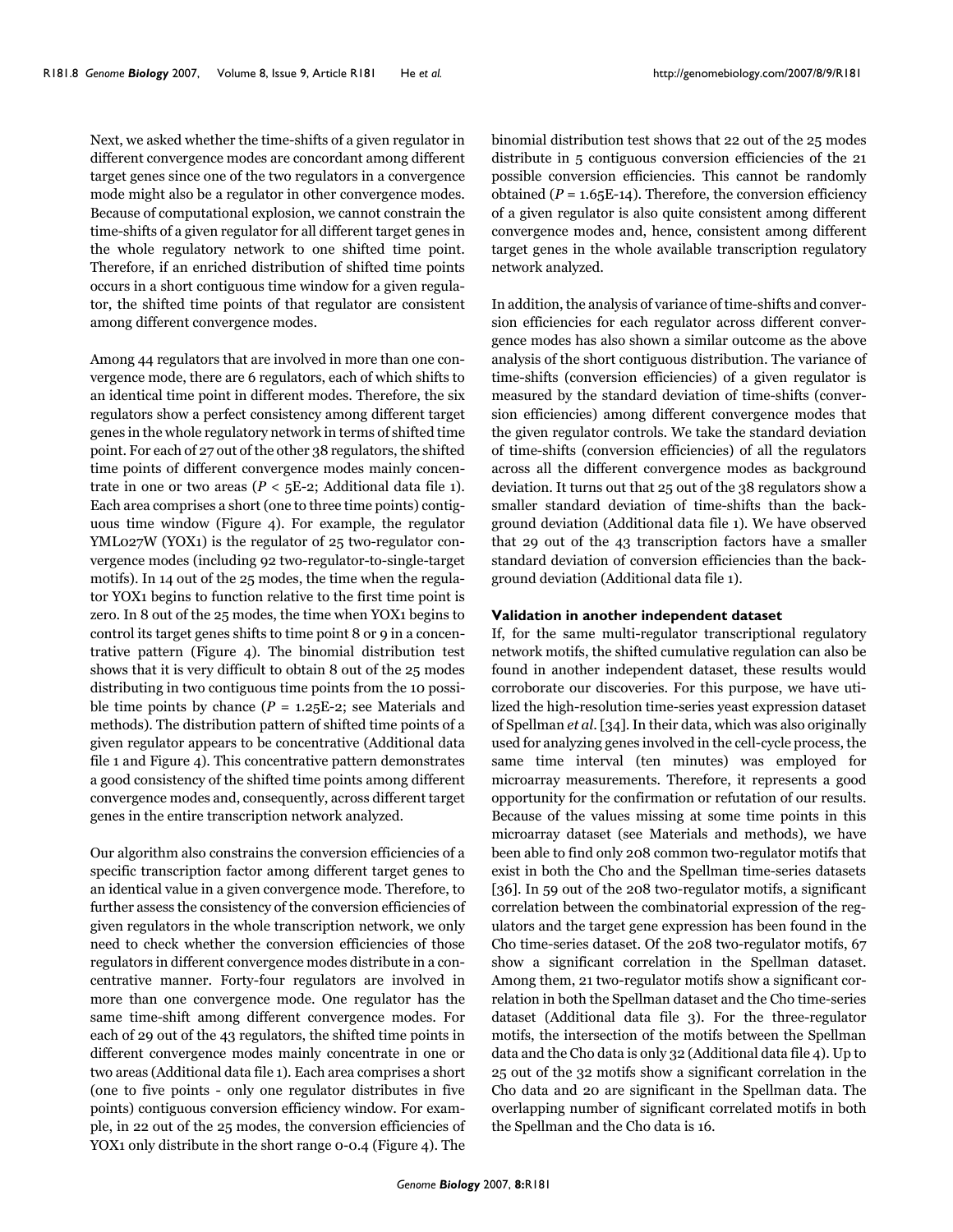<span id="page-8-0"></span>

#### **Figure 4** Significant consistency among different target generaties of the same regulator in different conversion effects of the same regulator in different convergence modes and convergence modes and convergence modes an

Significant consistency among different target genes in shifted time points and conversion efficiencies of the same regulator in different convergence modes. This figure shows only the top five regulators that are involved in the largest number of convergence modes. Note that one convergence mode includes more than one two- or three-regulator motif in this work. The overall percentage among all the convergence modes that the given regulator controls is indicated above the corresponding contiguous columns of shifted time points or conversion efficiency. The possibility to obtain this kind of contiguous concentrative distribution was examined by binomial distribution test. These statistics results are very significant (Additional data file 1).

We then examined whether these overlapping numbers of 21 and 16 could be obtained by chance. If we assume there are only 59 motifs showing a significant correlation in the whole population of 208 two-regulator motifs, the possibility to obtain 21 or more significant motifs by randomly taking 67 motifs is 0.31 (hypergeometric test). The possibility to obtain 16 or more significant three-regulator motifs can also be calculated by hypergeometric test  $(P < 0.53)$ . These possibilities alone are not significant in terms of the chance to obtain these overlapping numbers. However, these tests alone cannot justify whether these overlapping significant motifs could be easily obtained by chance. We need to further evaluate whether the other aspects of these common significant motifs are consistent between the two experiments. One could expect that sometimes these overlapping numbers could be

obtained by chance, although one could not also expect that the accordance of the time-shift and the conversion efficiency between the two experiments could be obtained in the common significant motifs by chance. Note that the consistency of the time-shift and the conversion efficiency between the two experiments is independent of the consistency in significance of correlated scores of the motifs.

We therefore examined whether the time-shift and the conversion efficiency are significantly consistent between the two experiments. Among the 42 regulators of the common significant two-regulator motifs, the difference in the time-shifts between the two experiments for 25 regulators is less than or equal to 2 time points (Additional data file 3). The binomial distribution test shows that the possibility to have a difference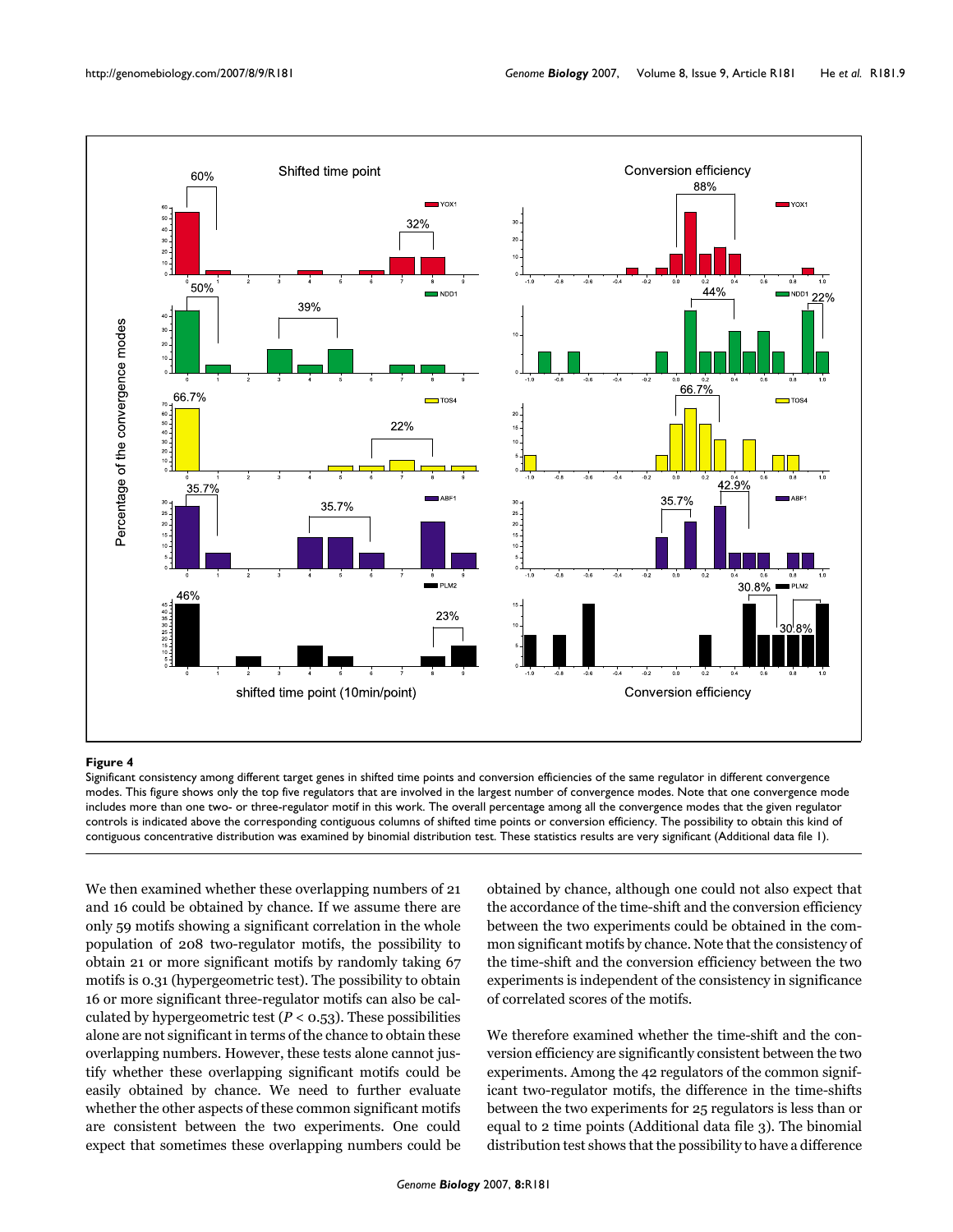less than or equal to 2 time points in a concentrative way for 25 regulators among a total of 42 regulators is 3.35E-6. Therefore, even if one could obtain these 21 common significant motifs by chance, it is still very difficult to obtain a difference in time-shift less than or equal to 2 time points for 25 regulators between 2 experiments by chance. Furthermore, we tested whether the consistency of the conversion efficiency could be obtained by chance. Among the 42 regulators of the common significant motifs, the difference in the conversion efficiency between the 2 experiments for 19 regulators is less than or equal to 0.3. The binomial distribution test was used to examine the possibility that the difference between the two experiments in the conversion efficiency concentrates in the short contiguous window less than or equal to 0.3 for 19 regulators among 42 regulators (*P* < 2.52E-7). The total *P* value to obtain this number of overlapping significant motifs with a significant consistency in both time-shift and conversion efficiency is 2.61E-13.

Analogously, the possibilities to have consistency in both time-shift and conversion efficiency for the three-regulator motifs are significant ( $P < 4.3E-3$  and  $P < 1.8E-4$ , respectively). Taken together, even if one could obtain the overlapping numbers of significant motifs by chance, it is also very difficult to obtain a highly significant consistency between the two experiments in both time-shift and conversion efficiency by chance.

Because the Spellman dataset is an independent dataset, the highly consistent results have confirmed the findings obtained for the Cho dataset. Additionally, compared with data in the Cho dataset, similar results were obtained, that is, in 72 of 219 (32.9%) two-regulator motifs and 25 out of 38 (65.8%) three-regulator motifs, a significant correlation can be found in the Spellman dataset; these similarities indicate that shifted cumulative regulation is a major principle for multi-regulator transcriptional network structure motifs.

In short, for both two- and three-regulator convergence motifs, it is very difficult to obtain this kind of observed overlap between the Spellman and Cho datasets by chance. These results have excluded the risk of overfitting.

## **Shifted cumulative regulation is also dominant in feedforward loops**

The feed-forward loop (FFL) has been found to be over-represented in various biological systems [16,40-43]. A FFL is composed of three nodes. A transcription factor regulates a second transcription factor, and both regulators also regulate the target gene. Therefore, a FFL has two parallel regulation paths: a direct path from the first regulator to the target gene and an indirect path that goes through the second regulator. Because of the structural characteristics of FFLs, a two-regulator-to-single-target-gene structure might actually be a FFL. Since the first regulator can directly and indirectly regulate the target gene, this additional functional characteristic

might affect the quantitative regulation mechanism of the target gene. Similarly, an FFL may also be involved in a threeregulator-to-single-target structure.

Hence, we have evaluated whether there is a significant difference between the FFL and non-FFL groups in terms of the frequency of shifted cumulative regulation. Among all of the 544 two-regulator motifs from the Cho dataset, 73 motifs are also FFLs (Additional data file 1). Of these 73 motifs, 27 (37.0%) show a significant correlation between the combinatorial expression profile of the regulators and the expression of the target gene. Among the 471 non-FFL two-regulator motifs, a significant correlation is found in 152 motifs. The Yates chi-square test has been used to determine the difference between the success frequencies of the FFL and non-FFL groups. The results (chi-square =  $0.44$ ,  $df = 1$ ,  $P = 0.507$ ) show that there is no significant difference in the two-regulator motifs in the Cho dataset. FFLs are also involved in 29 threeregulator motifs. A high percentage (21 out of 29 (72.4%); Additional data file 2) shows a significant correlation between the combinatorial expression of the regulators and the target gene expression. In 87 out of the 132 non-FFL three-regulator motifs (65.9%), a significant correlation has also been detected in the Cho dataset. The difference (Fisher's exact test,  $P = 0.329$ ; see Materials and methods; Additional data file 3) between the FFL and non-FFL groups in the three-regulator motifs is also not significant in the Cho dataset. Similarly, there is no significant difference between the FFL and non-FFL groups for the two-regulator motifs (Fisher's exact test,  $P = 0.558$ ) and three-regulator motifs (Fisher's exact test,  $P = 0.429$ ; Additional data file 4) from the Spellman dataset. Thus, even in the FFLs, shifted cumulative regulation is also a major principle. Although the first transcription factor can regulate the target gene twice, by a direct path and an indirect path, only the second regulator directly regulates the expression of the target gene in the indirect path. Therefore, the first regulator and the second regulator directly regulate the target gene only once *per se*. This is the reason that the frequency of shifted cumulative regulation is similar in the groups of FFLs and non-FFLs.

## **Shifted cumulative regulation is also applicable to stress-response conditions**

To examine whether the principle of shifted cumulative regulation only prevails in the synchronized yeast cell cultures, we next performed a similar analysis under other conditions, such as stress responses. Because the high-resolution timeseries expression data with equal sampling interval were required for this analysis, we chose only two conditions from the available data. The first one was originally used for studying the transcriptional response of steady-state yeast cultures with a low-level glucose pulse perturbation [44]. The second one was utilized for an analysis of expression in the response of yeast cells to constant  $0.32$  mM hydrogen peroxide  $(H<sub>2</sub>O<sub>2</sub>)$ stress [45].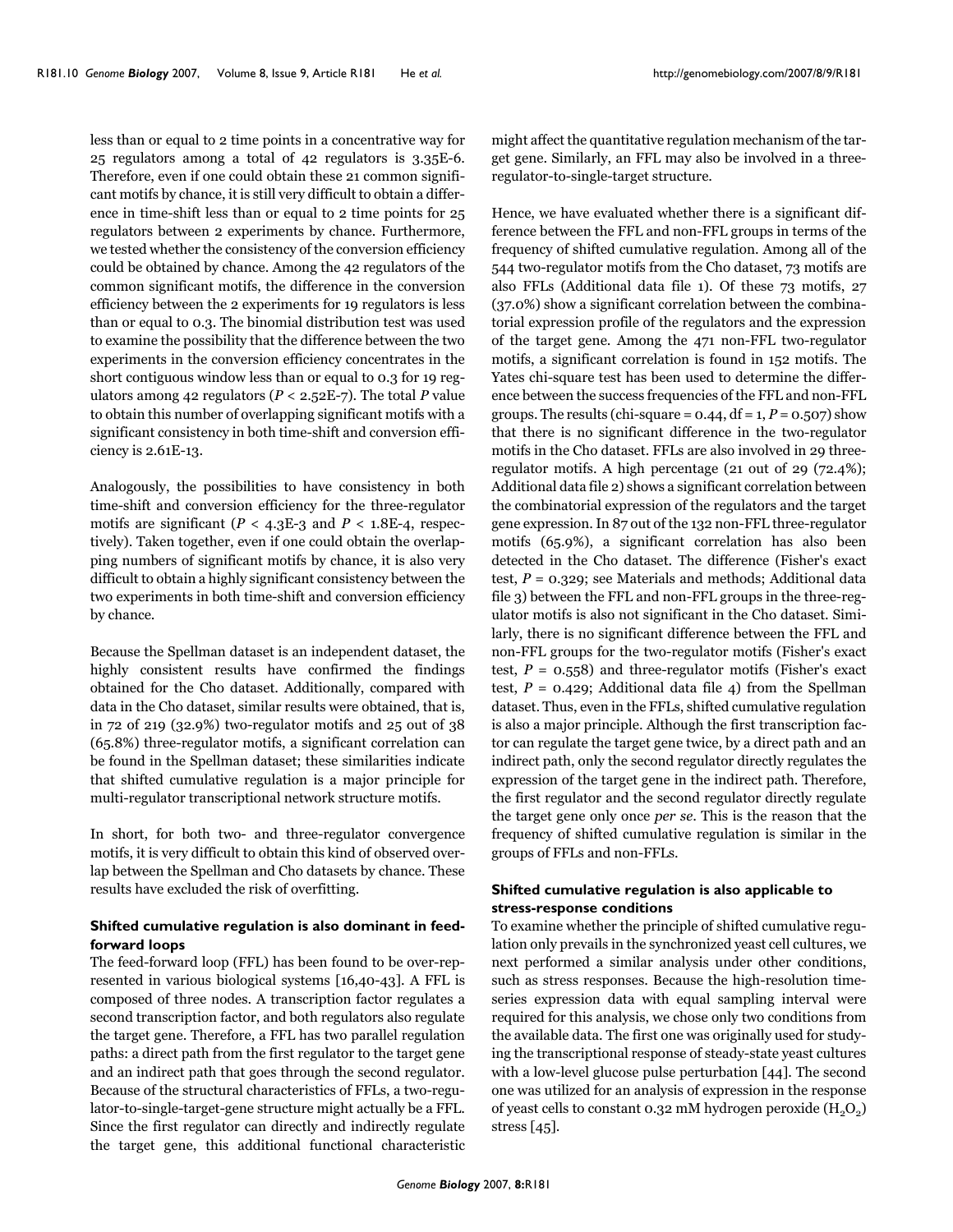Under the condition of low-level glucose pulse perturbation, 557 two-regulator motifs are included on the available regulatory network (see Materials and methods). If we choose the same *P* value cutoff (2.7E-3; see Materials and methods), 141 out of the 557 two-regulator motifs (25.3%; Additional data file 5) show a significant correlation between the combinatorial expression of the regulators and the target gene expression. The data obtained under  $H_2O_2$  stress include 453 tworegulator motifs. Among them, a significant correlation can be detected in 114 two-regulator motifs (25.2%; Additional data file 6). These success percentages are higher in threeregulator motifs under both conditions (45.2% of 168 motifs and 47.5% of 120 motifs for glucose pulse perturbation and  $H<sub>2</sub>O<sub>2</sub>$  stress, respectively; Additional data files 5 and 6). These success percentages are relatively lower than those in the data used to study cell-cycle regulation. However, percentages of approximately 45% and 25% are still considered to be high at the systems level. Consequently, we can conclude that shifted cumulative regulation is also applicable to other conditions, rather than only being constrained to the synchronized yeast cell cultures, which were originally used to study cell-cycle regulation.

## **Discussion**

Major efforts are currently directed toward the identification of the components of biological systems. These include the sequencing of whole genomes and the analysis of genomewide expression profiles of transcripts or proteins in specific physiological or pathophysiological states. However, mere knowledge of the components is not sufficient to reveal the complexity of biological systems. We also need to understand the dynamics of the interactions between the individual components.

In the work presented here, we have used genome-wide highresolution (short interval) time-series expression data from yeast [36] in order to understand some of the basic principles that underlie quantitative gene regulation. The relationship between transcription factors and their target genes can be analyzed by a correlation analysis between the regulator(s) and the induction of the corresponding target gene(s). Unfortunately, the attainment of significant correlations between one single transcription factor and a specific target gene has not been straightforward.

A number of groups have tried to carry out genome-wide correlation analyses, for example, by using the PCC [35] to identify relationships between regulators and target genes [15-17]. In these studies and also in the present work, only a small percentage of significant relationships has been found between the expression of single transcription factors and their target genes, even when time-shifts [15-17] are included in the analysis (Table [1\)](#page-3-0).

We have hypothesized that this might be attributable to the finding that most genes are regulated through the combinatorial activity of more than one transcription factor. We have also considered potential differences in the conversion efficiencies between the transcription of individual regulators and their functional activity. Because many factors contribute to the conversion of a transcription factor transcript into a functional binding regulator, a coefficient representing this conversion efficiency has been integrated into our analysis. Such a conversion efficiency factor needs to be looked at as a comprehensive parameter, integrating factors such as differences in the translation efficiency from mRNA to protein, in the assembly efficiency from protein to regulator, in posttranslational activation (inhibition), and in the binding efficiency of the regulators to their binding motifs. We derive these conversion efficiencies by testing all possible conversion efficiencies of the transcription factors of the convergence mode in order to find the specific combination of conversion efficiencies to form a combinatorial expression profile of the transcription factors that best correlates with the expression of the target gene. A specific regulator can display different conversion efficiencies dependent on the specific convergence modes.

As shown in Table [1](#page-3-0), we obtained a significant correlation between regulators and target genes of yeast by considering a multi-regulator mode of gene regulation and by integrating a conversion efficiency factor for the various regulators. After combining the time-series profiles of the two individual regulators into the combinatorial time-series profiles, the combinatorial profiles of two regulators is significantly correlated in 6.4% of cases with the induction of their target gene compared with only 3.8% when single regulators are considered (Table [1](#page-3-0)). Allowing for the potential opposite regulation of the individual regulators, this percentage increases to 8.8%. For those target genes that are known to be regulated by three regulators, a significant correlation between the expression of regulators and target genes is found in as many as 21.7% of cases.

The influence of time delays between regulators and target genes is a well-known phenomenon and is considered in all our calculations. In addition to time delays between regulators and target genes, time delays among regulators themselves might also be important. When we incorporate the influence of this second type of time delay, a further significant increase from 8.8% to 32.9% in identifying a significant correlation of regulators and target genes is obtained for the two-regulator motifs. For the three-regulator motifs, this percentage even increases to 67.1%. This dramatic increase demonstrates the extreme importance of the time-shift when different transcription factors begin to regulate the transcriptional expression of target genes. The time-shift among regulators is mainly attributed to the intrinsic asynchronous characteristics of activation/inhibition of genes or proteins. Possibly, these built-in characteristics of genes or proteins are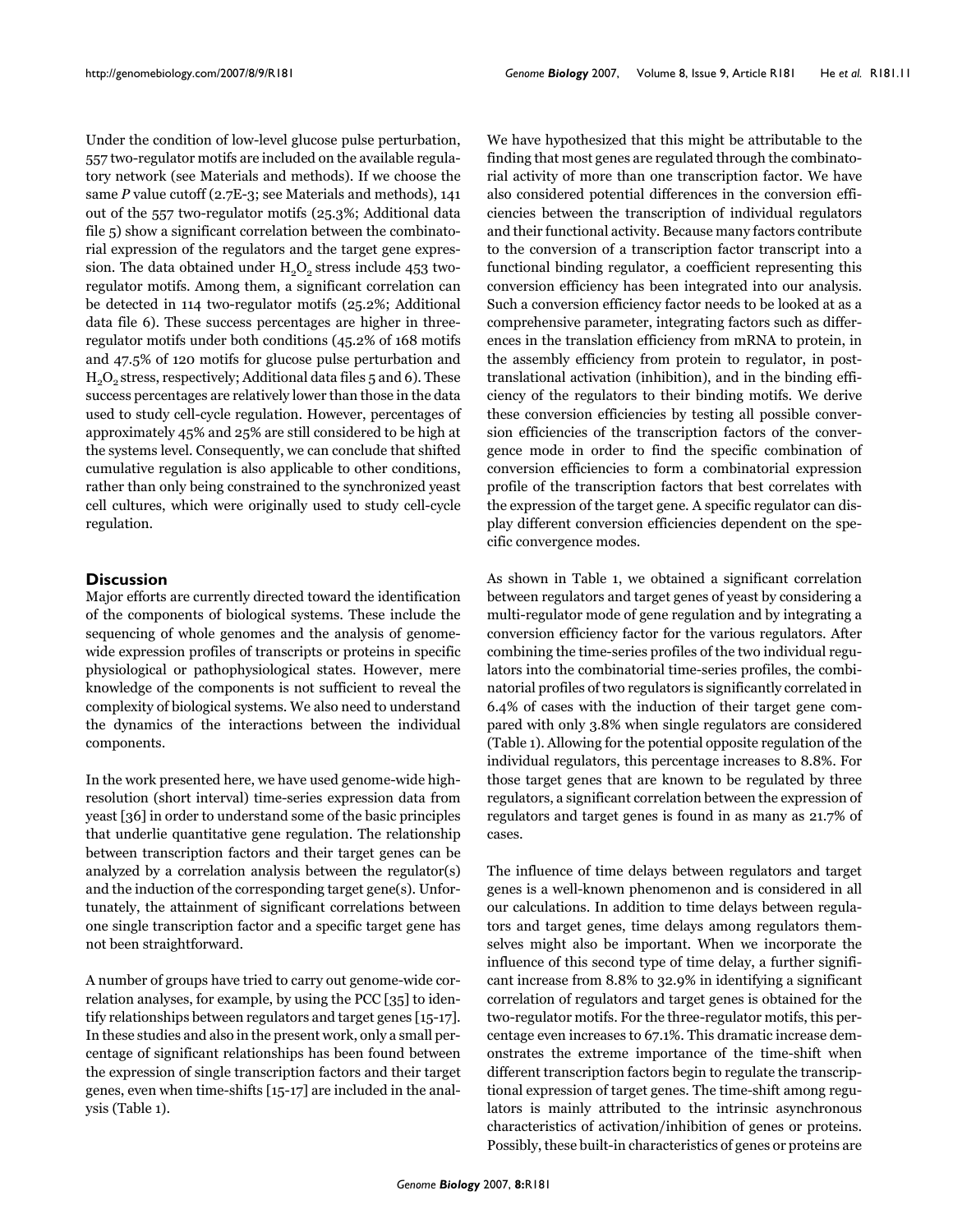also required for the delicate dynamic regulation of the genes or proteins. In fact, exquisite quantitative expression, rather than simple on-off expression, is also reported to be biologically functionally required in a recent study by Wan and Flavell [46]. Therefore, our proposed shifted cumulative regulation mechanism might possibly have evolved to meet the complicated spatial and temporal dynamics of gene function in organisms.

The proposed shifted cumulative model here assumes that the regulators control the target expression independently. However, in some cases, the regulators may form a heterodimer and then act on the promoter or other regulatory regions of the target gene, for example, SBF (SWI4-SWI6) and MBF (MBP1-SWI6) [47,48]. If the regulators are dependent, the whole complex of regulators is only active if both proteins are present. In such a model, the total activity should correspond to the minimum concentration of MBP1 and SWI6 (or SWI4 and SWI6, respectively). Hence, the cumulative (additive) mode that is assumed in equation 2 (see Materials and methods) is not fulfilled in such cases.

Given regulators might exhibit some similarities in quantitatively regulating the transcription expression of their different target genes. We determined the consistency of the timeshifts and the conversion efficiencies of given regulators among different target genes in the same convergence modes by integrating a direct constraint in our algorithm. Our results also demonstrate that the time-shifts and the conversion efficiencies of given regulators are significantly consistent among their different target genes in different convergence modes.

As discussed above, conversion efficiency is a comprehensive parameter, integrating factors such as differences in the translation efficiencies from mRNA to protein, in the assembly efficiencies from protein to regulator, in posttranslational activation (inhibition), and in the binding efficiencies of the regulators to their binding motifs. In general, for a given regulator, the translation efficiency from mRNA to protein is assumed to be independent of its target genes. However, other factors, such as assembly efficiencies from protein to regulator and posttranslational processes, may still be dissimilar because several different signaling pathways or mechanisms might possibly be involved in those processes for a given regulator. For example, MYC responds differently to different inputs from other factors and/or signals [49]. Another well-known example is represented by transcription factors activated by mitogen-activated protein kinase (MAPK) cascades [50]. The binding efficiencies of a given regulator for different target genes might also be distinct. For instance, the particular arrangement of sites at target promoters is also an important influence on MYC activity; docking MYC at different distances from the transcription start site modulates its activity [51]. At different promoters, MYC may act through different mechanisms and at different stages

of the transcription cycle [52]. The detailed mechanisms that lead to a specific conversion efficiency of individual transcription factors are generally not known. A given regulator can be activated through different pathways and, subsequently, induce different target genes. This is supported by a recent report [53] that shows that the strengths of a given regulator on different target genes are different because of the different binding positions in the gene promoter, when considering expression data under independent conditions. Therefore, it is not surprising to observe some divergences in the conversion efficiencies of given regulators for different target genes.

The time-shift among the two or three regulators is the same for their different target genes in the same convergence mode. It is also reasonable that different target genes in different convergence modes show some differences in the time-shifts when a given regulator begins to function to control its target genes relative to the time when the mRNA of that regulator is expressed. One reason for this could be that the regulator may activate its different target genes at different times [49,54,55]. Since a given regulator may be activated through different mechanisms or pathways and subsequently induce different target genes even within the same cell [49,50,56], some temporal difference might exist among the different pathways. We cannot exclude that such different mechanisms or different pathways exist, for example, in synchronized yeast cell cultures. Hence, it is possible that differences in time-shifts among given regulators occur in different motifs.

The lower percentage of two-regulatory motifs compared with three-regulatory motifs showing a significant correlation between combinatorial expression profiles of regulators and the expression of target genes might be the result of incomplete knowledge concerning the structure of the underlying gene regulatory network. Among both two-regulator- and three-regulator motifs, some parts cannot be well explained by our proposed cumulative regulation modes. One alternative possibility is that the utilization of promoter regulatory modes are condition- or environment-dependent [57]. Another explanation is that, although the microarray quality control project has shown inter- and intra-platform reproducibility of gene expression measurements [58], the expression data used here can be affected by many artifacts and/or experimental errors [59,60]. The cell-cycle expression data also suffer from the synchronization loss problem. To address this problem, Bar-Joseph *et al*. [61] once proposed an approach to deconvolve cell-cycle expression data by utilizing some complementary information, such as fluorescence-activated cell sorting analysis and budding index. The deconvolved values can be used to improve the synchronization loss problem. However, we prefer to use observed values here, because deconvolved values are only applicable to genes that are involved in the cell cycle. In this work, we have also been interested in other genes that are involved in other pathways but that might also be regulated in the synchronized yeast cell cultures, which were originally used to study cell-cycle regu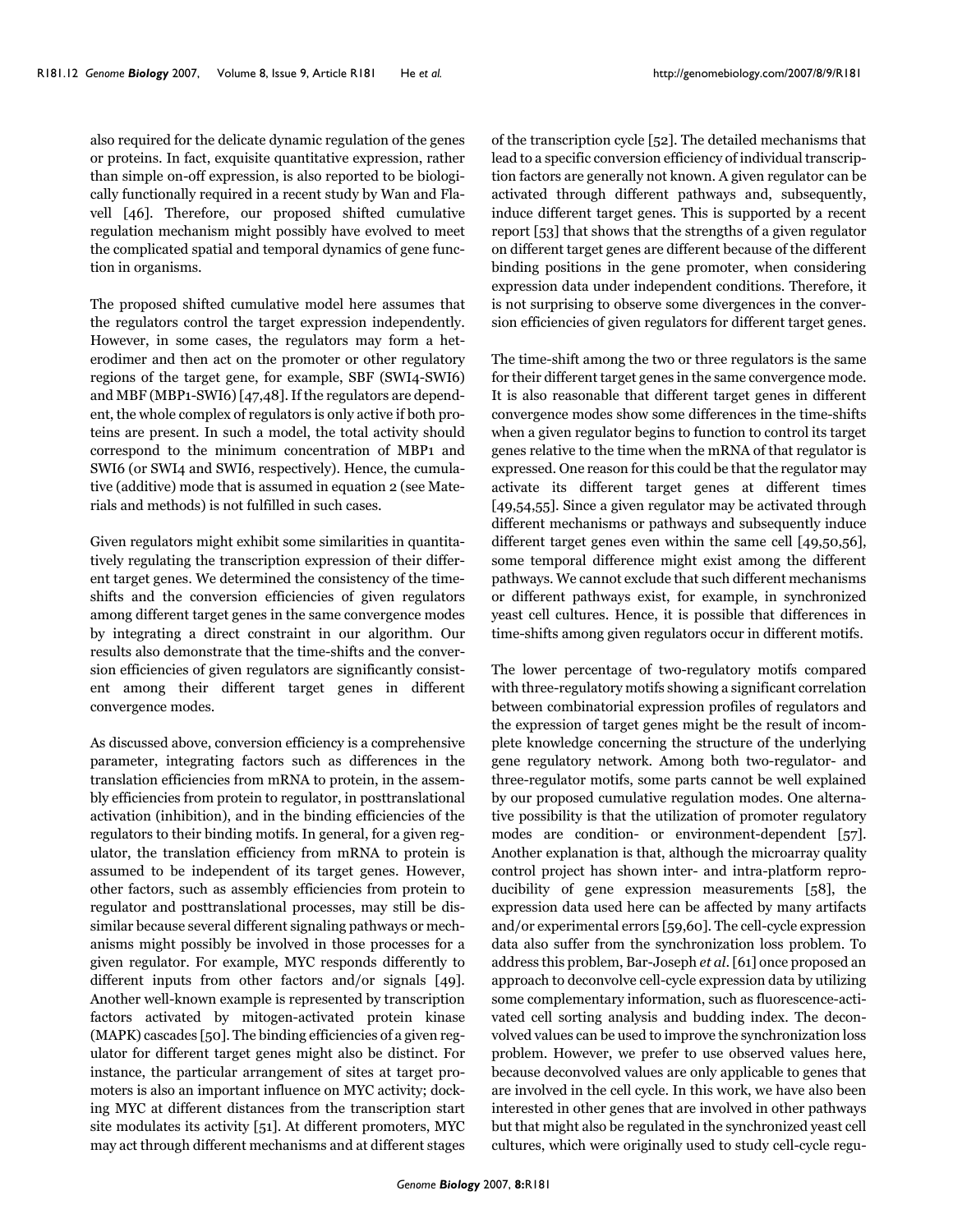lation. In addition, de Lichtenberg *et al*. [62] once proposed an approach in which the timescales are first transformed from minutes to percentages of the cell cycle in different experiments in order to obtain one integrated global peak time. This method was demonstrated to be useful to identify periodically expressed cell-cycle genes. However, in this work, we want to know whether the mechanism of shifted cumulative regulation is a general principle of quantitative gene regulation under different conditions and/or in different experiments. We are interested in not only the peak expressions but also all the other quantitative expression values over time. Because of the exponential increase in computer time needed (for the number of combinations in two- or three-regulator motifs, see Additional data file 8), we have not analyzed motifs with more than three regulators.

Stringent time control is an intrinsic property of the cell-cycle process. Therefore, the mechanism of shifted cumulative transcription factor activity might be a particularly prominent feature of regulatory motifs in the target genes involved in the cell cycle. Remarkably, out of 60 two-regulator motifs, in which at least the target gene has been assigned to certain phases of the cell cycle [36] and/or annotated to be related to cell-cycle process [38], our analysis reveals that 60% of these motifs show a significant correlation between the combinatorial expression profile of regulators and their target gene expression. For three-regulator motifs, the target gene of 34 motifs has been assigned to and/or annotated to the cell cycle. In 88.2% of the 34 motifs, a significant correlation can be detected between the combinatorial profile of three regulators and the expression of their target genes.

To validate the principle of shifted cumulative regulation in multi-regulator transcriptional regulatory network motifs, we have utilized another independent set of high-resolution time-series expression data [34]. We have found a considerable intersection of the two- or three-regulator motifs showing a significant correlation in both the Spellman and the Cho data. There is a significant consistency between the two datasets with regard to time-shifts and conversion efficiencies for given regulators. But some differences in the time-shifts and the conversion efficiencies of given regulators between the two datasets might originate from the innate differences between the two experiments. Cho *et al*. [36] published their data using the temperature-sensitive mutant strain cdc28-13 but the Spellman dataset is based on the cdc15 temperaturesensitive mutant. The cdc28-13 mutant can arrest the yeast cell in late G1 phase, whereas the cdc15 mutant is arrested in late G2 phase.

We have further found that shifted cumulative regulation is also dominant in FFLs. Many two-regulator motifs are actually FFLs. FFLs are also involved in some three-regulator motifs. Because, in FFLs, the first regulator can directly and indirectly regulate the target gene, this additional function characteristic may affect the quantitative regulation mechanism of the target gene. However, the results show that the frequencies of identifying a significant correlation in FFL and non-FFL groups are not significantly different. This is readily understandable because, although the first regulator can directly and indirectly regulate the target gene twice, the indirect pathway functions via the second regulator. Eventually, the first regulator and the second regulator directly regulate the target only once. Therefore, no matter what form the middle processes take, the final results of FFL regulation are similar to that of normal convergence mode regulation.

We want to note that the shifted cumulative regulation mode is also applicable in other conditions and not only in synchronized yeast cell cultures. The results demonstrate that a considerable fraction of two- and three-regulator motifs also shows a significant correlation under stress conditions, such as  $H_2O_2$  stress and glucose pulse perturbation. The success percentages in the two studies under stress conditions are relatively lower than those in the data used to study the cell cycle. This may stem from the fact that some of the transcription factors are not regulated at the transcriptional level in response to stress.

## **Conclusion**

In this work, we provide a strategy to dissect the basic regulatory principles of multi-regulator transcriptional regulatory networks. Our results point to a dynamic quantitative linear combinatorial model of gene regulation. We confirm the results with high consistency in two independent high-resolution time-series datasets. In addition, a significant difference that exists between results obtained for real and randomly generated data strengthens the biological relevance of this observation. The success percentages of finding a significant correlation between the combinatorial expression profiles of regulators and their target gene expression among the studied motifs are even higher among regulatory network motifs involved in the cell-cycle process. We further demonstrate that the success frequencies of the shifted cumulative regulation mode are similar between the FFL and non-FFL groups. We also found that the shifted cumulative regulation mode is dominant under other stress conditions, rather than being restricted to datasets from cell-cycle studies. Taken together, our data strongly indicate that shifted cumulative regulation is a predominant principle underlying the quantitative gene regulatory mechanism of multi-regulator transcriptional regulatory network motifs. The model presented here provides evidence, for the first time, regarding the mechanism of the quantitative regulation of target genes by multiple transcription factors.

In order to understand the mechanism of gene regulation, therefore, not only is it important to follow the expression profile of single transcription factors over time, but the expression of quantitative combinations of regulators over time should also be considered. This can be achieved only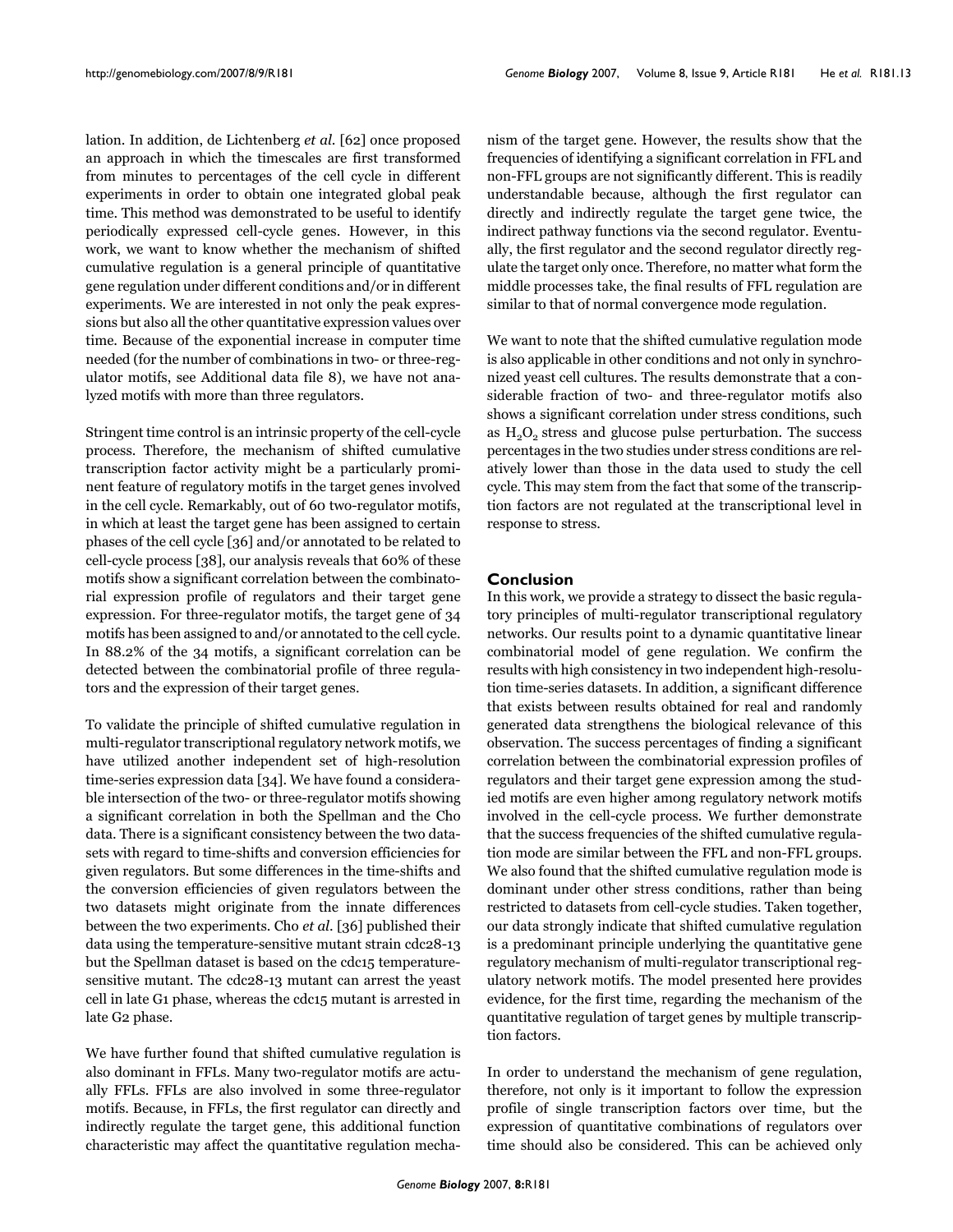through high-resolution time-series measurements. We believe that the proposed strategy can also be utilized for understanding quantitative gene regulation in other organisms.

Our strategy allows us to estimate the relative time when each of the different regulators in a specific motif begins to function. We can also estimate how much mRNA transcribed by a transcription factor gene is translated into a fully functional binding regulator. This strategy will become even more powerful with future improvements in our knowledge concerning the components of regulatory network structure and expression measurement technology. The proposed concept might be relevant for a wide range of biotechnological and biomedical applications in which quantitative gene regulation plays a role. It also provides a new perspective for experimental biologists to reveal the real quantitative multi-dimensional mechanisms of complex regulatory systems.

## **Materials and methods**

## **Quantification of shifted cumulative regulation of gene expression: principle of the approach**

To study the basic quantitative principles of gene regulation, we carried out a correlation analysis between combinatorial profiles of regulators and their target genes within regulatory network structure modes in which multiple regulators are known to control a specific target gene. For this purpose, we propose a shifted cumulative mode (Figure 1) of gene regulation that takes into account the following factors: the cumulative combinatorial activity of transcription factors in network structure motifs; potential time delays (time-shift) 'among' regulators; potential time delays 'from' regulators 'to' their target genes; and conversion efficiencies of transcription factor mRNAs into functional binding regulators. The nature of positive or negative regulation is combined into the sign of the conversion efficiency of the transcription factor. By systematically testing all possible conversion efficiencies and shifting all potential time delays among regulators within the specific convergence mode and time delays from regulators to their target genes, a combination of two kinds of time-shifts and conversion efficiencies can be identified (Figure 1). Through this combination, a combinatorial expression profile of the regulators that best correlates with the expression of the target genes can be obtained.

## **Conversion efficiency and time delay among regulators** A conversion efficiency *C* for the mRNA of each regulator gene is assigned for a given convergence mode. Numerically, for each regulator  $R_i$  in each motif, a constrained conversion efficiency  $C_i(-1 \leq C_i \leq 1)$  is chosen. This is based upon the assumption that the probability that all the expressed mRNA of one regulator gene can be finally converted into the fully activated binding regulator is low, as discussed above. A negative  $C_i$  value for a regulator means it has a regulation func-

tion (activation or suppression) opposite to that (suppression or activation) of a regulator with a positive value.

The approach is implemented in computer programs (programs are available on request) for quantifying the shifted cumulative regulation of genes in large-scale high-resolution time-series gene-expression profiling data. The major original aspect of our method is the combination of expression profiles of the regulators by considering time delays among regulators and conversion efficiencies of regulators in network structure motifs. This is illustrated below for a two-regulator-to-single-target-gene motif with *n* successive time points. The subscripts *i1* and *i2* are used to represent the regulators 1 and 2, respectively. Assuming *sh* for the relative time-shift between the two regulators and  $R_{i,j}$  for the expression level of the regulator *i* at time point *j*, the expression level  $A_{k,i}$  of the combinatorial profile of the two regulators at time point *j* in the given motif *k* can be calculated as follows:

$$
\text{If } \textit{-n} \text{ <}\textit{sh} \text{ <}\text{ o}
$$

For 
$$
j = 1
$$
 to  $abs(sh)$   
\n $A_{kj} = abs(R_{i2,j} \times C_{i2})$  (equation 1)  
\nNext  
\nFor  $j = abs(sh) + 1$  to  $n$ 

 $A_{k,j} = abs(R_{i1,j-abs(sh)} \times C_{i1} + R_{i2,j} \times C_{i2})$  (equation 2)

Next

End

For a positive time-shift (0 <*sh* <*n*, for example, the *sh* is positive 3 in Figure 3), the combining (assembling) process can be performed in a similar way. For the extreme situation in which the time-shift equals -*n* or *n*, that is, only one regulator actually functions to control the target gene in the measured time period, the combinatorial profile can be easily obtained by choosing one regulator; for simultaneous regulation (*sh* is zero),  $A_{k,i}$  at each time point of the combinatorial profile can be calculated by equation 2.

If a third regulator exists, after the profiles of two regulators are combined, the profile of the third regulator will be combined with the combinatorial profile in a similar way as outlined above for the two-regulator motif. More regulators, if they exist, can be subsequently combined in a similar manner.

We want to emphasize that the time when a given regulator begins to function to control its target genes is constrained to an identically shifted time point among different target genes in a given convergence mode. Therefore, the time-shifts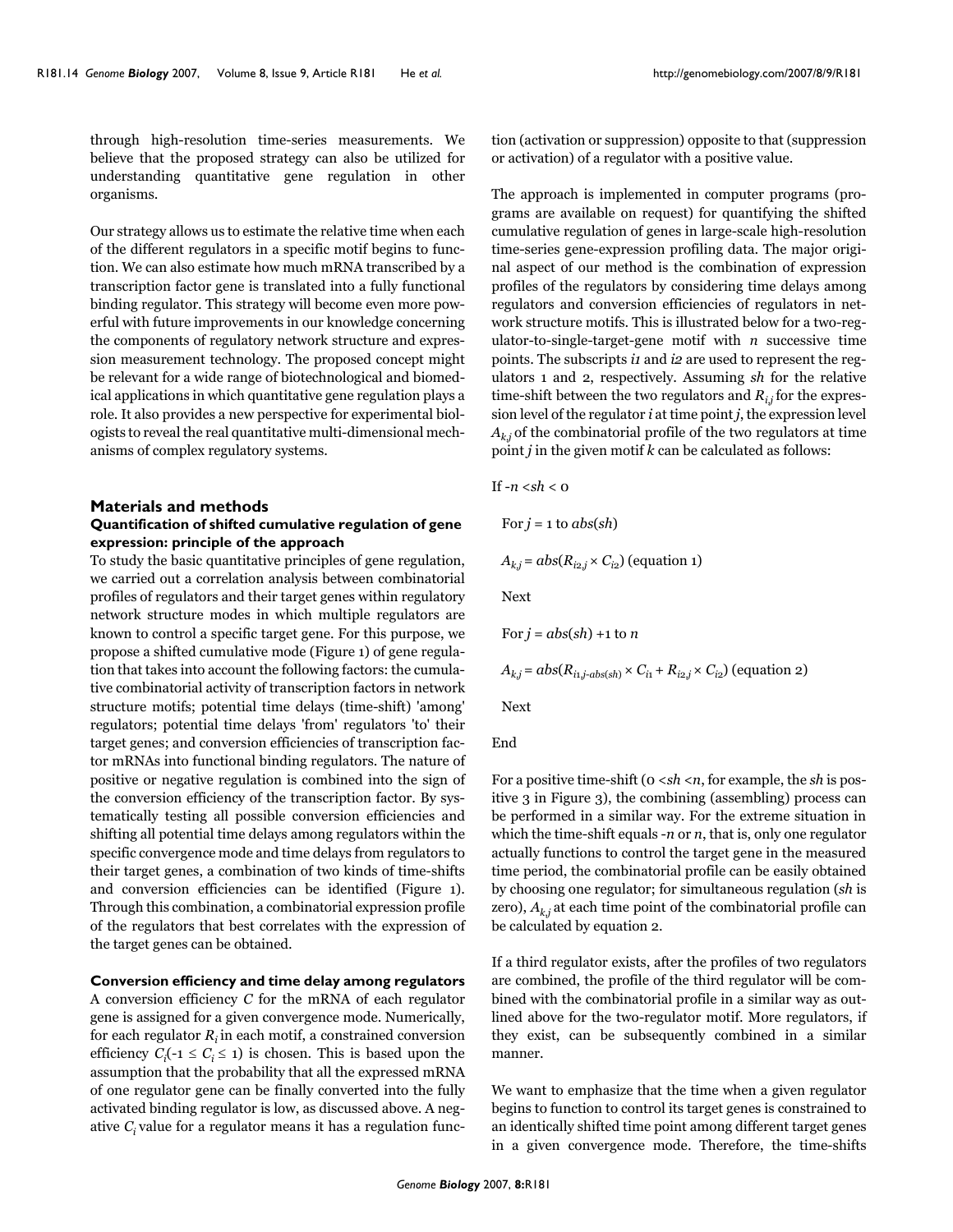among the two or three regulators are kept the same for their different target genes in a specific convergence mode. The same applies to the conversion efficiency of the regulators within a given convergence mode.

To make the results more biologically reasonable, we have also constrained the maximum potential shift from the time when the mRNA of a given regulator is expressed to the time when the regulator begins to function to one cell cycle (approximately ten time points) in the data used for the cellcycle study.

#### **Time delay from regulators to target genes**

We then calculate the maximum local alignment (match), called the LC coefficient [17], between the combinatorial profile of the regulators and the expression profile of the target gene. In our approach, we consider the time-shift between the combinatorial regulator and the target gene. This kind of time-shift is calculated by a dynamic programming-based method [63] as detailed elsewhere [15,17]. We should point out that the time-shift 'from' the combinatorial regulator profile 'to' the target gene profile is different from that 'among' the regulators themselves.

All the possible values of  $C_i$  from -1 to 1 with a step length of 0.1 for each regulator are repeatedly tested in the constrained network structure motif in which the target gene is controlled. There are  $2n + 1$  possible values of time-shift  $(-n \leq sh \leq n)$ between two regulators. Finally, we choose the optimal local clustering coefficient to infer the potential holistic correlation between all the regulators and the target gene in the corresponding motif. Several criteria can be used to determine optimal correlation. The first one is to find the maximal mean value of the local clustering coefficients across all the target genes in a given convergence mode. The second criterion is to find the maximum number of target genes showing a significant correlation between the combinatorial expression profile and the target expression according to the given threshold in a given convergence mode. If there are several different possible combinations of time-shifts and conversion efficiencies, through which the same number of target genes showing a significant correlation with the combinatorial expression profiles in the given mode is obtained, then order different combinations by the mean values of the local clustering coefficients. We use the latter in this work. As it is biologically more reasonable that the target gene should be simultaneously activated or delayed in its expression accumulation compared with the regulators, we have also set this restrictive condition in the algorithm.

#### **Expression data and transcription network**

As previously reported [15], we used the high-resolution (short interval) time-series microarray data (17 time points with uniform interval of 10 minutes) originally generated for yeast cell-cycle analysis with whole-genome yeast oligonucleotide chips that included over 6,000 open reading frames

[36]. After removal of all the negative expression levels in the scaled measurements and all the dubious genes and the genes now deleted in the *Saccharomyces* Genome Database [38], 5,680 genes were included in our analysis. We directly utilized the original expression values normalized by Cho *et al*. [36], rather than the log-transformed values, for further calculation. With the same procedures, we included 5,138 genes from the Spellman time-series dataset [34]. To make them comparable, we extracted the data with a 170 minute measurement (90-250 minutes, cdc15-based data; the percentage of dumbbells reached 100% at 90 minutes in the work of Spellman *et al*. [34]). Note that not only those genes considered to be involved in cell-cycle process were included, because many other biological processes or pathways may also be regulated in the synchronized yeast cell cultures. From the study of transcriptional response of steady-state yeast cultures with a low-level (0.2 g/l) glucose pulse perturbation [44], we chose 5 time points from 2 to 10 minutes (with an interval of 2 minutes). We included 6,656 probe sets in this glucose perturbation data. We also included 6,049 probe sets from the data originally used for the analysis of expression in yeast cells in response to constant  $0.32 \text{ mM H}_{2}O_{2}$  stress [45]. We also chose 5 time points from 10 to 50 minutes (with an interval of 10 minutes; most values are missed at 60 minutes).

The yeast transcriptional regulatory network used was previously established [20] by integrating results of genetic [37], biochemical [64], and ChIP-chip experiments [65]. In the established network [20], there were 7,074 interactions and 1,110 FFLs. From the Cho dataset of this work, we included 6,105 of these interactions after projecting the 5,680 genes and removing the auto-regulatory interactions. For a given gene, providing that only two (or only three) regulators are known to control this target gene, and providing that the expression profiles of the two- (or three-) regulator genes also exist in the dataset, the two- (or three-) regulator-to-one-target-gene network structure motif is identified from the regulatory network. Note that according to this definition, tworegulator-to-one-target-gene motifs are not subsets of threeor more regulator motifs.

Through this approach, we obtained 745 two- and 331 threeregulator motifs from the Cho dataset. In order to constrain the time-shift and the conversion efficiency of a given regulator to the same value among different target genes in a given convergence mode, we chose only the convergence modes in which the two or three regulators have more than one target gene. Therefore, 544 two- and 161 three-regulator motifs were eventually included from the Cho dataset. By the same approach, we obtained 219 two- and 38 three-regulator network structure motifs from the Spellman dataset. From the glucose pulse dataset, 557 two- and 168 three-regulator network motifs were included. We obtained 453 two- and 120 three-regulator motifs from the data of the  $H_2O_2$  stress study.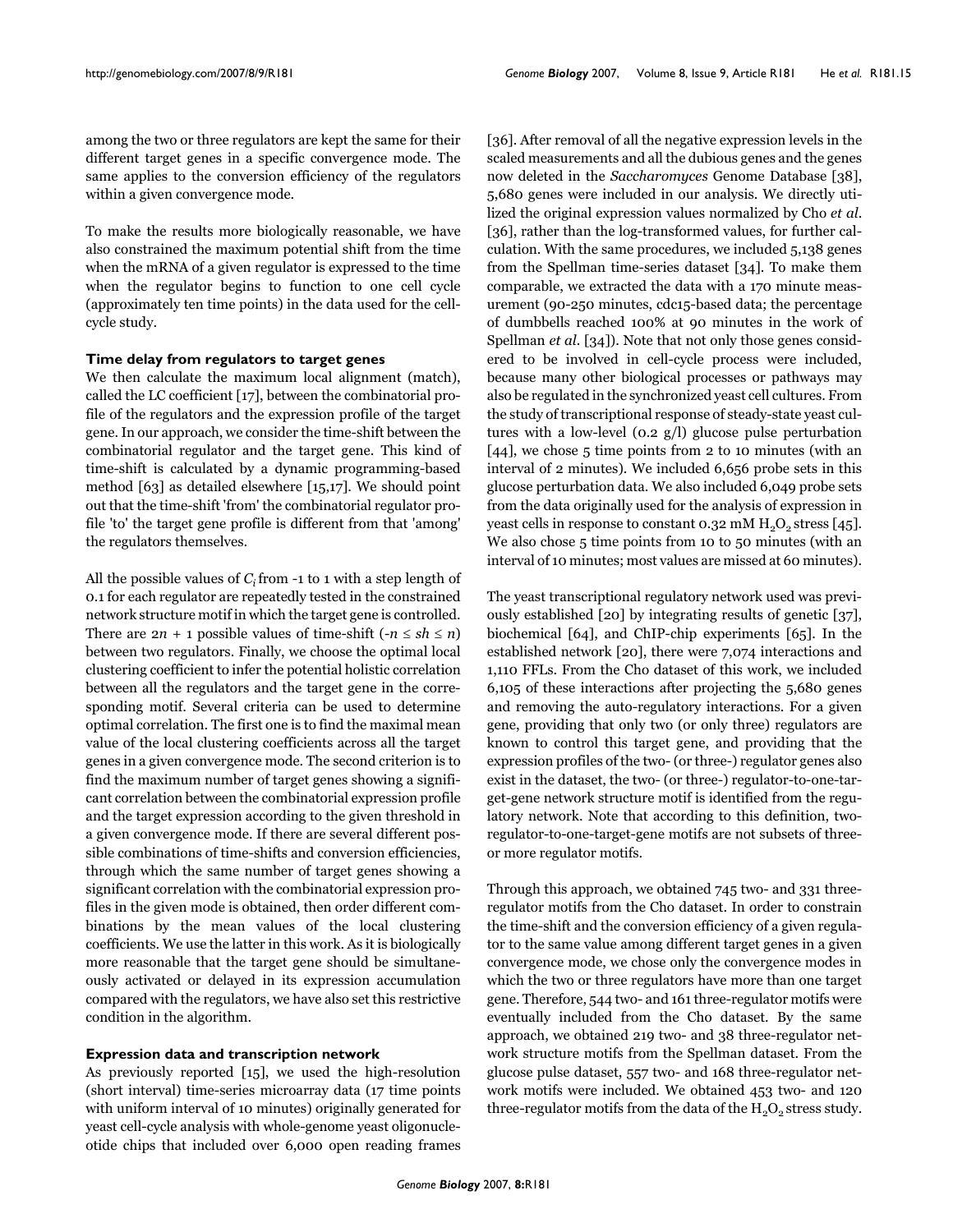#### **Statistical analysis**

The *P* value of the LC coefficient between the expressions of a single regulator and its target gene presented in this work is identical to that between two genes at the genome scale. Consequently, the *P* value distribution table (Additional data file 8) can be directly obtained from previously published works [15,17] in which the correlation score has been calculated between two genes of a pair based on randomly shuffled data between different time points of the original data. In this work, for multi-regulator motifs, the LC coefficient was calculated between the combinatorial profile of the regulators and the expression profile of the target gene, that is, the LC coefficient is eventually calculated between expression profiles of two genes.

## **Multiple hypothesis testing**

In biology, a high correlation coefficient represents a high chance of having a good correlation, for example, between the expression of the studied genes or proteins. However, when the LC coefficient is directly compared among the single regulator, two-regulator, and three-regulator transcription network structure motifs, the relationship might not be rigorous, since, strictly speaking, the significance of a single variable model cannot be compared directly with multi-variable models in mathematics. In any specific convergence mode, there are a large number of possible combinations of time-shifts and conversion efficiencies. We thus asked whether similar results would be obtained by chance in randomly shuffled data.

To determine whether the distribution of success percentages at different thresholds is different for the original data and randomized data, we calculated the correlation scores of the two- and three-regulator motifs in randomly shuffled expression data and have subsequently performed both the one-tail paired Student's *t*-test and the Wilcoxon matched-pairs signed-ranks test. For easy comparison, all significant correlations in the cell-cycle datasets of this work are based on the LC coefficient threshold of 13, corresponding to a *P* value of 2.7E-3 between two genes of a pair. The range of LC coefficients between expression profiles with 17 time points is from 0-17 (Additional data file 8). The LC coefficients between expression profiles with 5 time points are distributed from 0- 5 (Additional data file 8). In these data, a threshold of 4.93 corresponds to a *P* value of 2.7E-3 between two genes of a pair.

We also generated random networks by randomly choosing genes as regulators and target genes. The random networks are generated by keeping the same structure for each convergence mode in the original network and keeping the expression data intact. Keeping the same structure of the convergence modes is to make sure the random networks are comparable with the real network. In this way, the statistical results are more reliable since we need to constrain the timeshift and the conversion efficiency of a given regulator to the

same value for different target genes in a given convergence mode.

Comparisons of success frequencies between the FFL and non-FFL groups have been performed by Yates chi-square statistics. However, the chi-square test is not suitable when the 'expected values' in any of the cells of the contingency table are below 10. In these cases, a two-tail Fisher's exact test has been employed.

To determine whether a given number of convergence modes have a contiguous short concentrative distribution area (time points or conversion efficiencies) among a certain total number of modes can be obtained by chance, we used the binomial distribution test. Of note, the possibility of a contiguous distribution was also calculated. The final *P* values in these cases are the product of the *P* value of the binomial distribution test and the possibility to obtain a contiguous distribution.

#### **False discovery rate**

The FDR is a more direct measure of the overall accuracy of a set of significant features. To estimate the accuracy of identifying a significant correlation in the two-regulator and threeregulator motifs, we also performed an FDR calculation at given thresholds. The estimation of FDR follows the algorithm proposed by Storey and Tibshirani [66]. The FDR at a given threshold can be calculated by:

$$
FDR_{th} = \frac{\pi_0 \times m \times th}{num\_success\_th}
$$

where  $\pi_0$  is the proportion of features that are truly null ( $\pi_0$  is calculated by the method as described elsewhere [66]); *m* represents the whole number of the two- or three-regulator motifs; *th* represents the success percentage at the given threshold obtained in random expression data or in random networks; and *num\_success\_th* is the number of the motifs that succeed at the given threshold. Additional information related to FDR is provided in Additional data file 8.

#### **Abbreviations**

FDR = false discovery rate; FFL, feed-forward loop; LC, local clustering coefficient; PCC, Pearson correlation coefficient; TC, trend correlation method.

## **Authors' contributions**

F.H. designed the study, performed the experiments and the algorithm development, and drafted the manuscript. R.B. supervised the study, revised the manuscript and improved the work design. A.P.Z. and J.B. improved the work design.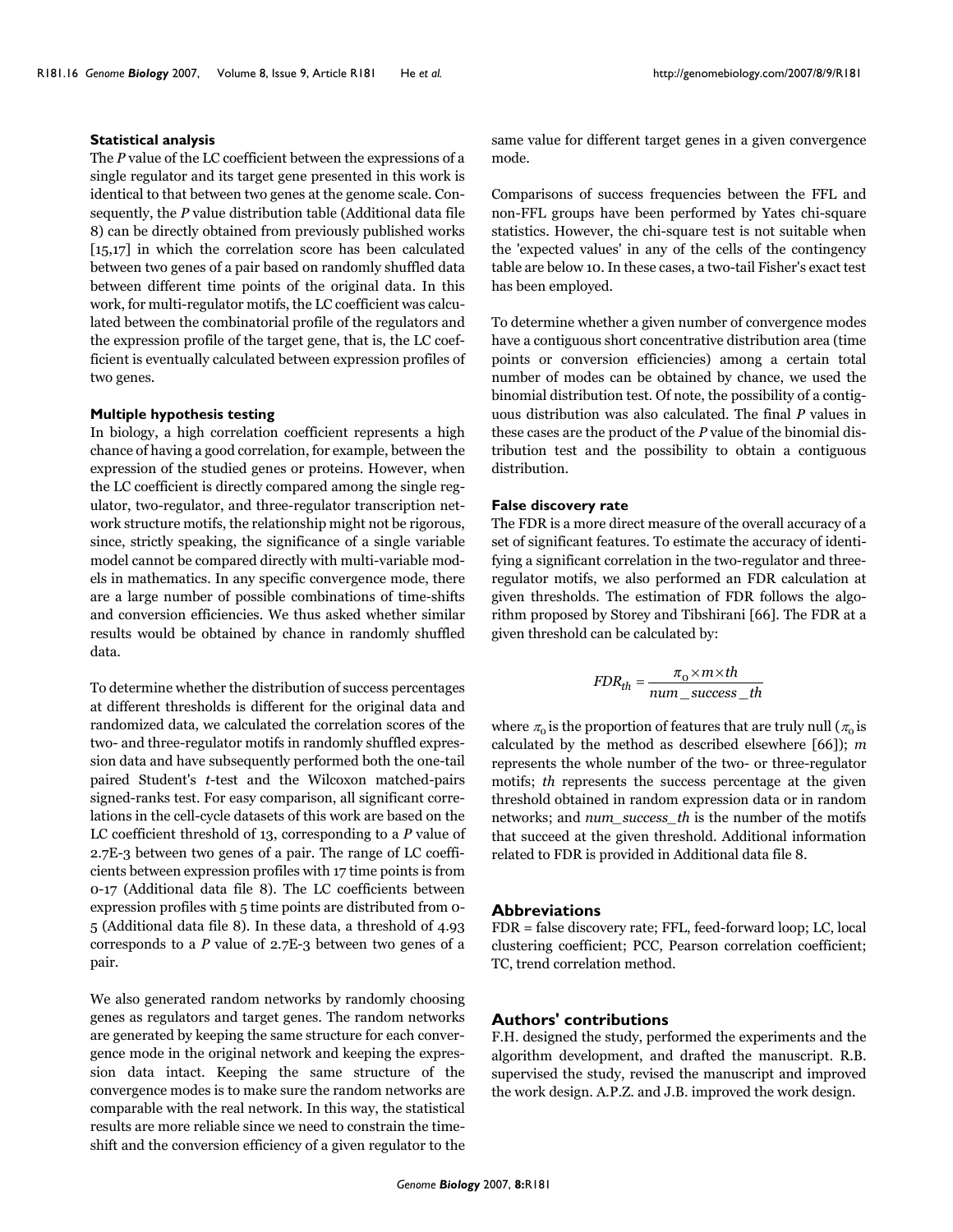#### **Additional data files**

The following additional data are available with the online version of this paper. Additional data file 1 is a table listing detailed results of all the two-regulator motifs in the Cho data and the distribution of the time-shift and conversion efficiencies of given regulators among different convergence modes. Additional data file 2 is a table listing detailed results of all the three-regulator motifs in the Cho data. Additional data file 3 is a table listing detailed results of all the two-regulator motifs in the Spellman data and comparison with the results from the Cho data. Additional data file 4 is a table listing detailed results of all the three-regulator motifs in the Spellman data and comparison with the results from the Cho data. Additional data file 5 is a table listing detailed results of all the twoand three-regulator motifs in the glucose pulse perturbation data. Additional data file 6 is a table listing detailed results of all the two- and three-regulator motifs in the  $H_2O_2$  stress data. Additional data file 7 includes a summary and references for genes in the present work involved in the cell-cycle process as annotated by the Gene Ontology database. Additional data file 8 includes results for convergence modes from the randomized expression data with 17 time points, for random networks, and details of FDRs, as well as the number of combinations in all the cases listed in Table [1,](#page-3-0) and the *P* value distribution figures for time-series datasets with 17 time points and 5 time points.

#### **Acknowledgements**

The authors thank Lorenzo Farina, Serguei Baranov, and Michael Probst-Kepper for their critical reading of the manuscript and constructive suggestions. We also thank Ji-Bin Sun and Marcio Rosa da Silva for helpful suggestions regarding efficient program coding and the speeding up of timeconsuming calculations. This work was supported by the German Helmholtz Association and partially by the grant from DFG SFB 578.

#### **References**

- 1. Baurle I, Laux T: **Regulation of WUSCHEL transcription in the stem cell niche of the** *Arabidopsis* **[shoot meristem.](http://www.ncbi.nlm.nih.gov/entrez/query.fcgi?cmd=Retrieve&db=PubMed&dopt=Abstract&list_uids=15980263)** *Plant Cell* 2005, **17:**2271-2280.
- 2. Chow KL, Schwartz RJ: **[A combination of closely associated](http://www.ncbi.nlm.nih.gov/entrez/query.fcgi?cmd=Retrieve&db=PubMed&dopt=Abstract&list_uids=2300053) [positive and negative cis-acting promoter elements regu](http://www.ncbi.nlm.nih.gov/entrez/query.fcgi?cmd=Retrieve&db=PubMed&dopt=Abstract&list_uids=2300053)[lates transcription of the skeletal alpha-actin gene.](http://www.ncbi.nlm.nih.gov/entrez/query.fcgi?cmd=Retrieve&db=PubMed&dopt=Abstract&list_uids=2300053)** *Mol Cell Biol* 1990, **10:**528-538.
- Halfon MS, Carmena A, Gisselbrecht S, Sackerson CM, Jimenez F, Baylies MK, Michelson AM: **[Ras pathway specificity is deter](http://www.ncbi.nlm.nih.gov/entrez/query.fcgi?cmd=Retrieve&db=PubMed&dopt=Abstract&list_uids=11051548)[mined by the integration of multiple signal-activated and tis](http://www.ncbi.nlm.nih.gov/entrez/query.fcgi?cmd=Retrieve&db=PubMed&dopt=Abstract&list_uids=11051548)[sue-restricted transcription factors.](http://www.ncbi.nlm.nih.gov/entrez/query.fcgi?cmd=Retrieve&db=PubMed&dopt=Abstract&list_uids=11051548)** *Cell* 2000, **103:**63-74.
- 4. Wang W, Cherry JM, Nochomovitz Y, Jolly E, Botstein D, Li H: **[Infer](http://www.ncbi.nlm.nih.gov/entrez/query.fcgi?cmd=Retrieve&db=PubMed&dopt=Abstract&list_uids=15684073)[ence of combinatorial regulation in yeast transcriptional net](http://www.ncbi.nlm.nih.gov/entrez/query.fcgi?cmd=Retrieve&db=PubMed&dopt=Abstract&list_uids=15684073)[works: a case study of sporulation.](http://www.ncbi.nlm.nih.gov/entrez/query.fcgi?cmd=Retrieve&db=PubMed&dopt=Abstract&list_uids=15684073)** *Proc Natl Acad Sci USA* 2005, **102:**1998-2003.
- 5. Wingender E, Dietze P, Karas H, Knuppel R: **[TRANSFAC: a data](http://www.ncbi.nlm.nih.gov/entrez/query.fcgi?cmd=Retrieve&db=PubMed&dopt=Abstract&list_uids=8594589)[base on transcription factors and their DNA binding sites.](http://www.ncbi.nlm.nih.gov/entrez/query.fcgi?cmd=Retrieve&db=PubMed&dopt=Abstract&list_uids=8594589)** *Nucleic Acids Res* 1996, **24:**238-241.
- 6. Waleev T, Shtokalo D, Konovalova T, Voss N, Cheremushkin E, Stegmaier P, Kel-Margoulis O, Wingender E, Kel A: **[Composite Module](http://www.ncbi.nlm.nih.gov/entrez/query.fcgi?cmd=Retrieve&db=PubMed&dopt=Abstract&list_uids=16845066) [Analyst: identification of transcription factor binding site](http://www.ncbi.nlm.nih.gov/entrez/query.fcgi?cmd=Retrieve&db=PubMed&dopt=Abstract&list_uids=16845066) [combinations using genetic algorithm.](http://www.ncbi.nlm.nih.gov/entrez/query.fcgi?cmd=Retrieve&db=PubMed&dopt=Abstract&list_uids=16845066)** *Nucleic Acids Res* 2006:W541-545.
- Matys V, Kel-Margoulis OV, Fricke E, Liebich I, Land S, Barre-Dirrie A, Reuter I, Chekmenev D, Krull M, Hornischer K, *et al.*: **[TRANS-](http://www.ncbi.nlm.nih.gov/entrez/query.fcgi?cmd=Retrieve&db=PubMed&dopt=Abstract&list_uids=16381825)[FAC and its module TRANSCompel: transcriptional gene](http://www.ncbi.nlm.nih.gov/entrez/query.fcgi?cmd=Retrieve&db=PubMed&dopt=Abstract&list_uids=16381825) [regulation in eukaryotes.](http://www.ncbi.nlm.nih.gov/entrez/query.fcgi?cmd=Retrieve&db=PubMed&dopt=Abstract&list_uids=16381825)** *Nucleic Acids Res* 2006:D108-110.
- 8. Kato M, Hata N, Banerjee N, Futcher B, Zhang MQ: **[Identifying](http://www.ncbi.nlm.nih.gov/entrez/query.fcgi?cmd=Retrieve&db=PubMed&dopt=Abstract&list_uids=15287978) [combinatorial regulation of transcription factors and binding](http://www.ncbi.nlm.nih.gov/entrez/query.fcgi?cmd=Retrieve&db=PubMed&dopt=Abstract&list_uids=15287978) [motifs.](http://www.ncbi.nlm.nih.gov/entrez/query.fcgi?cmd=Retrieve&db=PubMed&dopt=Abstract&list_uids=15287978)** *Genome Biol* 2004, **5:**R56.
- 9. Pilpel Y, Sudarsanam P, Church GM: **[Identifying regulatory net](http://www.ncbi.nlm.nih.gov/entrez/query.fcgi?cmd=Retrieve&db=PubMed&dopt=Abstract&list_uids=11547334)[works by combinatorial analysis of promoter elements.](http://www.ncbi.nlm.nih.gov/entrez/query.fcgi?cmd=Retrieve&db=PubMed&dopt=Abstract&list_uids=11547334)** *Nat Genet* 2001, **29:**153-159.
- 10. van Noort V, Huynen MA: **Combinatorial gene regulation in** *Plasmodium falciparum***[.](http://www.ncbi.nlm.nih.gov/entrez/query.fcgi?cmd=Retrieve&db=PubMed&dopt=Abstract&list_uids=16380193)** *Trends Genet* 2006, **22:**73-78.
- 11. Zhu Z, Shendure J, Church GM: **[Discovering functional tran](http://www.ncbi.nlm.nih.gov/entrez/query.fcgi?cmd=Retrieve&db=PubMed&dopt=Abstract&list_uids=15930495)[scription-factor combinations in the human cell cycle.](http://www.ncbi.nlm.nih.gov/entrez/query.fcgi?cmd=Retrieve&db=PubMed&dopt=Abstract&list_uids=15930495)** *Genome Res* 2005, **15:**848-855.
- 12. Miyazono K, Kusanagi K, Inoue H: **[Divergence and convergence](http://www.ncbi.nlm.nih.gov/entrez/query.fcgi?cmd=Retrieve&db=PubMed&dopt=Abstract&list_uids=11319750) [of TGF-beta/BMP signaling.](http://www.ncbi.nlm.nih.gov/entrez/query.fcgi?cmd=Retrieve&db=PubMed&dopt=Abstract&list_uids=11319750)** *J Cell Physiol* 2001, **187:**265-276.
- 13. West AE, Chen WG, Dalva MB, Dolmetsch RE, Kornhauser JM, Shaywitz AJ, Takasu MA, Tao X, Greenberg ME: **[Calcium regulation of](http://www.ncbi.nlm.nih.gov/entrez/query.fcgi?cmd=Retrieve&db=PubMed&dopt=Abstract&list_uids=11572963) [neuronal gene expression.](http://www.ncbi.nlm.nih.gov/entrez/query.fcgi?cmd=Retrieve&db=PubMed&dopt=Abstract&list_uids=11572963)** *Proc Natl Acad Sci USA* 2001, **98:**11024-11031.
- 14. Smith VA, Jarvis ED, Hartemink AJ: **[Influence of network topology](http://www.ncbi.nlm.nih.gov/entrez/query.fcgi?cmd=Retrieve&db=PubMed&dopt=Abstract&list_uids=12603026) [and data collection on network inference.](http://www.ncbi.nlm.nih.gov/entrez/query.fcgi?cmd=Retrieve&db=PubMed&dopt=Abstract&list_uids=12603026)** *Pac Symp Biocomput* 2003:164-175.
- 15. He F, Zeng AP: **[In search of functional association from time](http://www.ncbi.nlm.nih.gov/entrez/query.fcgi?cmd=Retrieve&db=PubMed&dopt=Abstract&list_uids=16478547)[series microarray data based on the change trend and level](http://www.ncbi.nlm.nih.gov/entrez/query.fcgi?cmd=Retrieve&db=PubMed&dopt=Abstract&list_uids=16478547) [of gene expression.](http://www.ncbi.nlm.nih.gov/entrez/query.fcgi?cmd=Retrieve&db=PubMed&dopt=Abstract&list_uids=16478547)** *BMC Bioinformatics* 2006, **7:**69.
- 16. Yu H, Luscombe NM, Qian J, Gerstein M: **[Genomic analysis of](http://www.ncbi.nlm.nih.gov/entrez/query.fcgi?cmd=Retrieve&db=PubMed&dopt=Abstract&list_uids=12902159) [gene expression relationships in transcriptional regulatory](http://www.ncbi.nlm.nih.gov/entrez/query.fcgi?cmd=Retrieve&db=PubMed&dopt=Abstract&list_uids=12902159) [networks.](http://www.ncbi.nlm.nih.gov/entrez/query.fcgi?cmd=Retrieve&db=PubMed&dopt=Abstract&list_uids=12902159)** *Trends Genet* 2003, **19:**422-427.
- 17. Qian J, Dolled-Filhart M, Lin J, Yu H, Gerstein M: **[Beyond synex](http://www.ncbi.nlm.nih.gov/entrez/query.fcgi?cmd=Retrieve&db=PubMed&dopt=Abstract&list_uids=11743722)[pression relationships: local clustering of time-shifted and](http://www.ncbi.nlm.nih.gov/entrez/query.fcgi?cmd=Retrieve&db=PubMed&dopt=Abstract&list_uids=11743722) inverted gene expression profiles identifies new, biologically [relevant interactions.](http://www.ncbi.nlm.nih.gov/entrez/query.fcgi?cmd=Retrieve&db=PubMed&dopt=Abstract&list_uids=11743722)** *J Mol Biol* 2001, **314:**1053-1066.
- Sherlock G, Hernandez-Boussard T, Kasarskis A, Binkley G, Matese JC, Dwight SS, Kaloper M, Weng S, Jin H, Ball CA, *et al.*: **[The Stan](http://www.ncbi.nlm.nih.gov/entrez/query.fcgi?cmd=Retrieve&db=PubMed&dopt=Abstract&list_uids=11125075)[ford Microarray Database.](http://www.ncbi.nlm.nih.gov/entrez/query.fcgi?cmd=Retrieve&db=PubMed&dopt=Abstract&list_uids=11125075)** *Nucleic Acids Res* 2001, **29:**152-155.
- 19. Ball CA, Awad IA, Demeter J, Gollub J, Hebert JM, Hernandez-Boussard T, Jin H, Matese JC, Nitzberg M, Wymore F, *et al.*: **[The Stanford](http://www.ncbi.nlm.nih.gov/entrez/query.fcgi?cmd=Retrieve&db=PubMed&dopt=Abstract&list_uids=15608265) [Microarray Database accommodates additional microarray](http://www.ncbi.nlm.nih.gov/entrez/query.fcgi?cmd=Retrieve&db=PubMed&dopt=Abstract&list_uids=15608265) [platforms and data formats.](http://www.ncbi.nlm.nih.gov/entrez/query.fcgi?cmd=Retrieve&db=PubMed&dopt=Abstract&list_uids=15608265)** *Nucleic Acids Res* 2005:D580-582.
- 20. Luscombe NM, Babu MM, Yu H, Snyder M, Teichmann SA, Gerstein M: **[Genomic analysis of regulatory network dynamics reveals](http://www.ncbi.nlm.nih.gov/entrez/query.fcgi?cmd=Retrieve&db=PubMed&dopt=Abstract&list_uids=15372033) [large topological changes.](http://www.ncbi.nlm.nih.gov/entrez/query.fcgi?cmd=Retrieve&db=PubMed&dopt=Abstract&list_uids=15372033)** *Nature* 2004, **431:**308-312.
- 21. Greenbaum D, Colangelo C, Williams K, Gerstein M: **[Comparing](http://www.ncbi.nlm.nih.gov/entrez/query.fcgi?cmd=Retrieve&db=PubMed&dopt=Abstract&list_uids=12952525) [protein abundance and mRNA expression levels on a](http://www.ncbi.nlm.nih.gov/entrez/query.fcgi?cmd=Retrieve&db=PubMed&dopt=Abstract&list_uids=12952525) [genomic scale.](http://www.ncbi.nlm.nih.gov/entrez/query.fcgi?cmd=Retrieve&db=PubMed&dopt=Abstract&list_uids=12952525)** *Genome Biol* 2003, **4:**117.
- 22. Washburn MP, Wolters D, Yates JR 3rd: **[Large-scale analysis of](http://www.ncbi.nlm.nih.gov/entrez/query.fcgi?cmd=Retrieve&db=PubMed&dopt=Abstract&list_uids=11231557) [the yeast proteome by multidimensional protein identifica](http://www.ncbi.nlm.nih.gov/entrez/query.fcgi?cmd=Retrieve&db=PubMed&dopt=Abstract&list_uids=11231557)[tion technology.](http://www.ncbi.nlm.nih.gov/entrez/query.fcgi?cmd=Retrieve&db=PubMed&dopt=Abstract&list_uids=11231557)** *Nat Biotechnol* 2001, **19:**242-247.
- 23. Griffin TJ, Gygi SP, Ideker T, Rist B, Eng J, Hood L, Aebersold R: **Complementary profiling of gene expression at the transcriptome and proteome levels in** *Saccharomyces cerevisiae***[.](http://www.ncbi.nlm.nih.gov/entrez/query.fcgi?cmd=Retrieve&db=PubMed&dopt=Abstract&list_uids=12096114)** *Mol Cell Proteomics* 2002, **1:**323-333.
- 24. Ghaemmaghami S, Huh WK, Bower K, Howson RW, Belle A, Dephoure N, O'Shea EK, Weissman JS: **[Global analysis of protein](http://www.ncbi.nlm.nih.gov/entrez/query.fcgi?cmd=Retrieve&db=PubMed&dopt=Abstract&list_uids=14562106) [expression in yeast.](http://www.ncbi.nlm.nih.gov/entrez/query.fcgi?cmd=Retrieve&db=PubMed&dopt=Abstract&list_uids=14562106)** *Nature* 2003, **425:**737-741.
- 25. Le Roch KG, Johnson JR, Florens L, Zhou Y, Santrosyan A, Grainger M, Yan SF, Williamson KC, Holder AA, Carucci DJ, *et al.*: **Global analysis of transcript and protein levels across the** *Plasmodium falciparum* **[life cycle.](http://www.ncbi.nlm.nih.gov/entrez/query.fcgi?cmd=Retrieve&db=PubMed&dopt=Abstract&list_uids=15520293)** *Genome Res* 2004, **14:**2308-2318.
- 26. Zhu Z, Pilpel Y, Church GM: **[Computational identification of](http://www.ncbi.nlm.nih.gov/entrez/query.fcgi?cmd=Retrieve&db=PubMed&dopt=Abstract&list_uids=12054769) [transcription factor binding sites via a transcription-factor](http://www.ncbi.nlm.nih.gov/entrez/query.fcgi?cmd=Retrieve&db=PubMed&dopt=Abstract&list_uids=12054769)[centric clustering \(TFCC\) algorithm.](http://www.ncbi.nlm.nih.gov/entrez/query.fcgi?cmd=Retrieve&db=PubMed&dopt=Abstract&list_uids=12054769)** *J Mol Biol* 2002, **318:**71-81.
- 27. Bar-Joseph Z: **[Analyzing time series gene expression data.](http://www.ncbi.nlm.nih.gov/entrez/query.fcgi?cmd=Retrieve&db=PubMed&dopt=Abstract&list_uids=15130923)** *Bioinformatics* 2004, **20:**2493-2503.
- 28. Newbury SF, Muhlemann O, Stoecklin G: **[Turnover in the Alps: an](http://www.ncbi.nlm.nih.gov/entrez/query.fcgi?cmd=Retrieve&db=PubMed&dopt=Abstract&list_uids=16439997) [mRNA perspective. Workshops on mechanisms and regula](http://www.ncbi.nlm.nih.gov/entrez/query.fcgi?cmd=Retrieve&db=PubMed&dopt=Abstract&list_uids=16439997)[tion of mRNA turnover.](http://www.ncbi.nlm.nih.gov/entrez/query.fcgi?cmd=Retrieve&db=PubMed&dopt=Abstract&list_uids=16439997)** *EMBO Rep* 2006, **7:**143-148.
- 29. Holmes LE, Campbell SG, De Long SK, Sachs AB, Ashe MP: **[Loss of](http://www.ncbi.nlm.nih.gov/entrez/query.fcgi?cmd=Retrieve&db=PubMed&dopt=Abstract&list_uids=15024087) [translational control in yeast compromised for the major](http://www.ncbi.nlm.nih.gov/entrez/query.fcgi?cmd=Retrieve&db=PubMed&dopt=Abstract&list_uids=15024087) [mRNA decay pathway.](http://www.ncbi.nlm.nih.gov/entrez/query.fcgi?cmd=Retrieve&db=PubMed&dopt=Abstract&list_uids=15024087)** *Mol Cell Biol* 2004, **24:**2998-3010.
- 30. Marx J: **[Molecular biology. P-bodies mark the spot for control](http://www.ncbi.nlm.nih.gov/entrez/query.fcgi?cmd=Retrieve&db=PubMed&dopt=Abstract&list_uids=16272094)[ling protein production.](http://www.ncbi.nlm.nih.gov/entrez/query.fcgi?cmd=Retrieve&db=PubMed&dopt=Abstract&list_uids=16272094)** *Science* 2005, **310:**764-765.
- 31. Gerner C, Vejda S, Gelbmann D, Bayer E, Gotzmann J, Schulte-Hermann R, Mikulits W: **[Concomitant determination of absolute](http://www.ncbi.nlm.nih.gov/entrez/query.fcgi?cmd=Retrieve&db=PubMed&dopt=Abstract&list_uids=12239281) [values of cellular protein amounts, synthesis rates, and turn](http://www.ncbi.nlm.nih.gov/entrez/query.fcgi?cmd=Retrieve&db=PubMed&dopt=Abstract&list_uids=12239281)[over rates by quantitative proteome profiling.](http://www.ncbi.nlm.nih.gov/entrez/query.fcgi?cmd=Retrieve&db=PubMed&dopt=Abstract&list_uids=12239281)** *Mol Cell Proteomics* 2002, **1:**528-537.
- 32. Bachmair A, Finley D, Varshavsky A: *In vivo* **[half-life of a protein is](http://www.ncbi.nlm.nih.gov/entrez/query.fcgi?cmd=Retrieve&db=PubMed&dopt=Abstract&list_uids=3018930) [a function of its amino-terminal residue.](http://www.ncbi.nlm.nih.gov/entrez/query.fcgi?cmd=Retrieve&db=PubMed&dopt=Abstract&list_uids=3018930)** *Science* 1986,